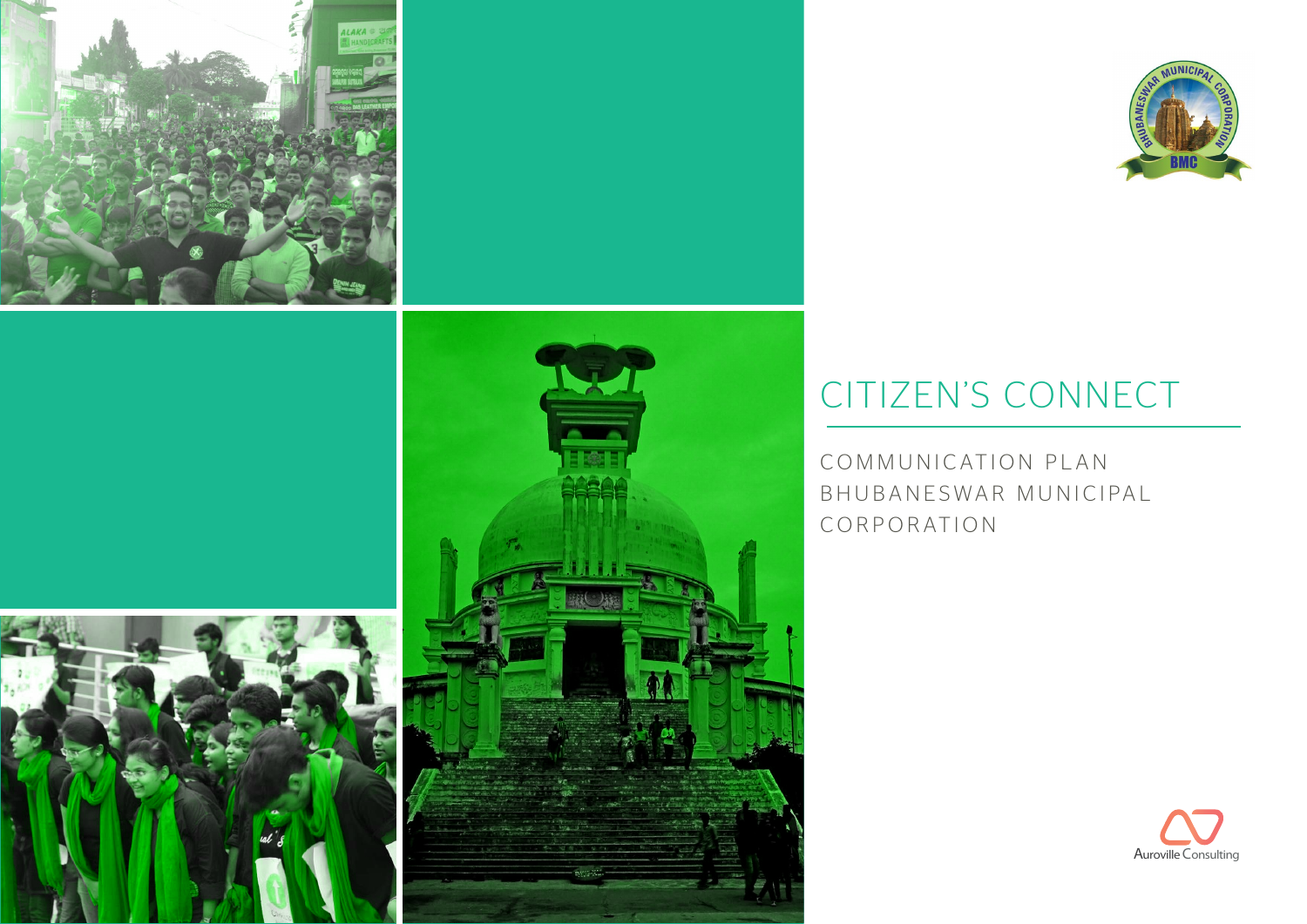#### SUMMARY

This Communication Plan outlines goals, objectives and specific actions that Bhubaneswar Municipal Corporation can introduce to better engage citizens. The importance for two-way communication, empowerment of citizens and the influence of new and emerging communication technologies has been recognized and been made a key component in this communication plan. This Plan is to be seen as a living document that has to be reviewed and updated annually based on achievements and potential roadblocks met and based on a commitment to continuous organizational learning.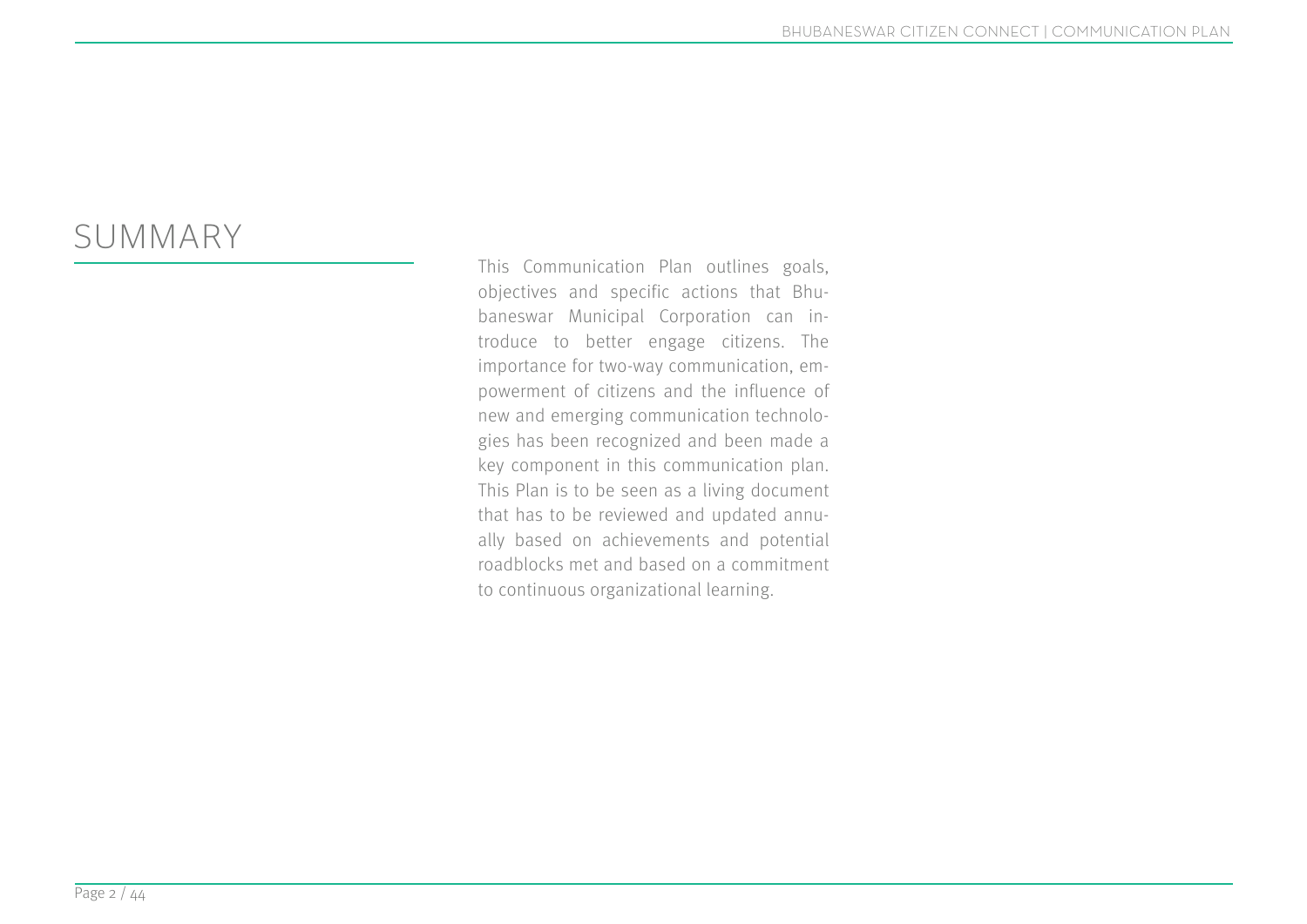#### VISION

Bhubaneswar, through participatory decisionmaking and open access to information and technology, strives to be a:

- Child-friendly city providing accessible, safe, inclusive and vibrant public places.
- Transit oriented city with a compact urban form that promotes active, connected and sustainable mobility choices.
- Livable city providing diverse range of hous ing, educational and recreational opportu nities; while enhancing its heritage, arts and traditional communities.
- Eco city co-existing in harmony with nature for nurturing a resilient, clean, green, and healthy environment.

• Regional economic centre attracting knowl edge based enterprises and sustainable tourism activities by leveraging and empow ering its institutions, local businesses and informal workforce.

This vision has been formulized during Smart City Citizen Engagement Initiative by BMC and has been based on the feedback and aspirations collected from its citizens.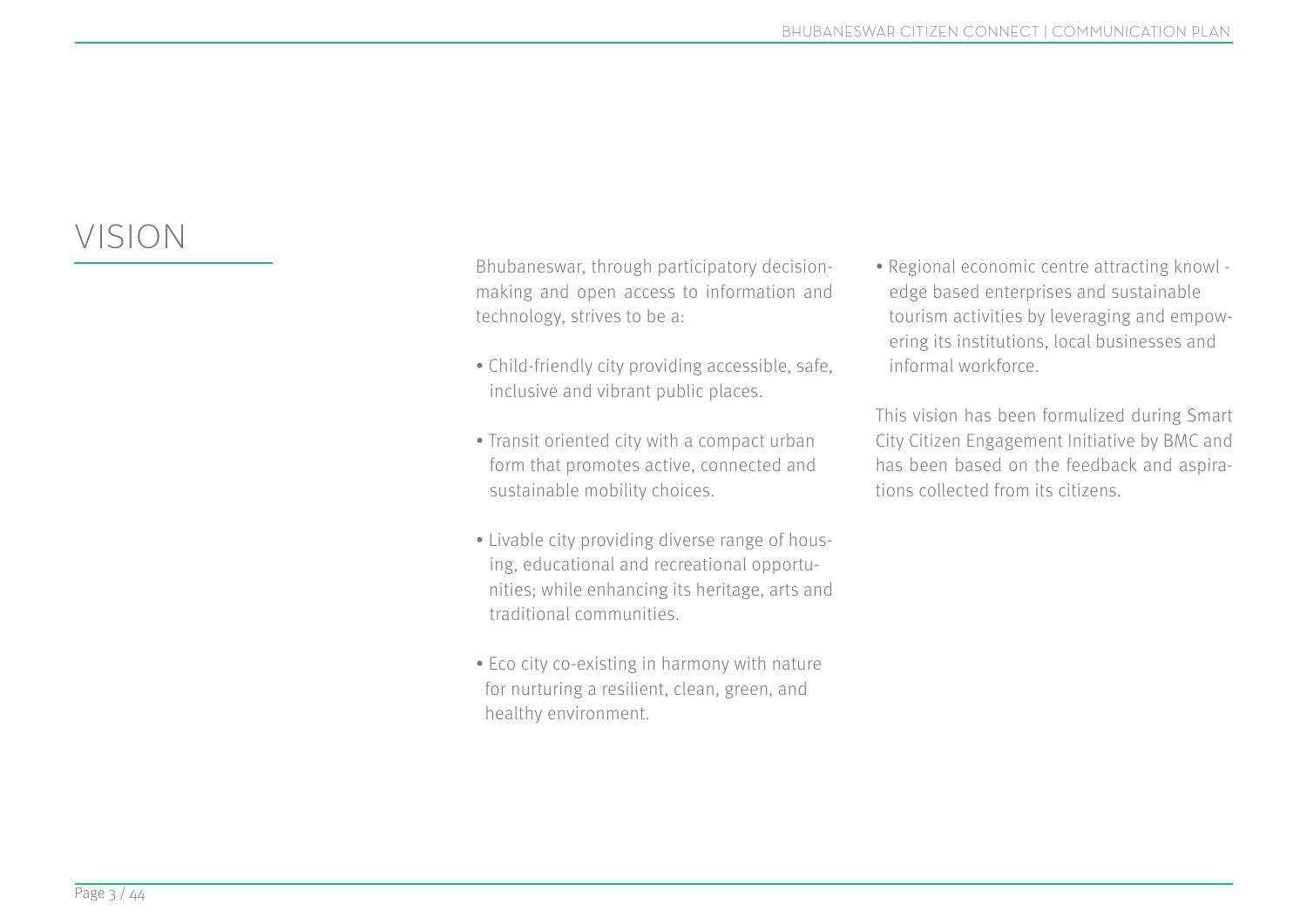#### TABLE OF CONTENT

| o. INTRODUCTION          | $5 - 6$   |
|--------------------------|-----------|
| 1. COMMUNICATION CULTURE | $7 - 10$  |
| 2. STRATEGY FRAMEWORK    | $11 - 17$ |
| 3. MOVING FORWARD        | $18 - 35$ |
| 4. HUMAN RESOURCES       | $36 - 39$ |
| 5. REFERENCES            | 40        |
| 6. ANNEXURES             | 41 - 45   |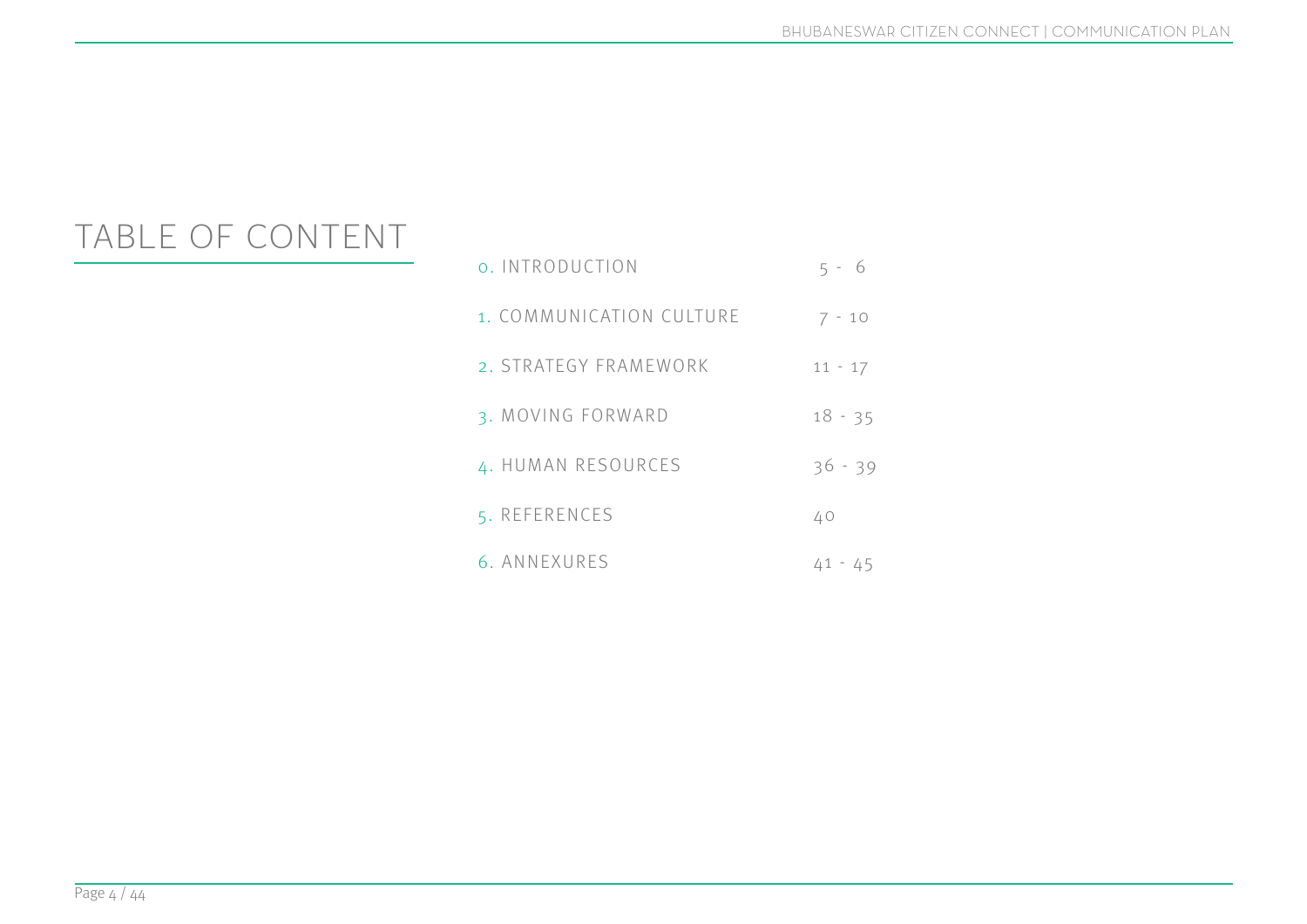## O INTRODUCTION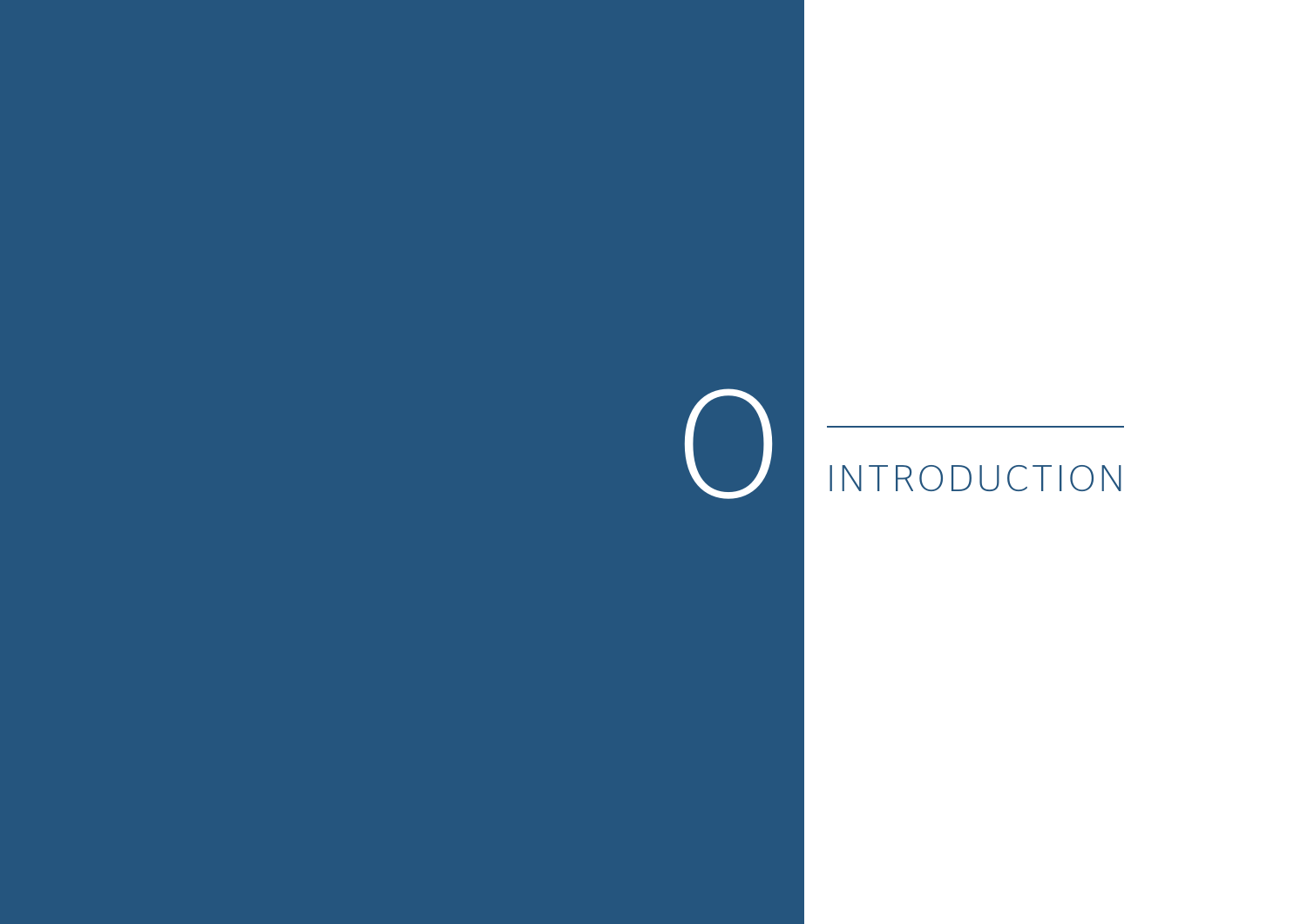# INTRODUCTION

Never doubt that a small group of thoughtful, committed citizens can change the world; indeed it's the only thing that ever does.

- Margaret Mead, Cultural Anthropologist

This Communication Plan reflects the commit-<br>ment of Bhubaneswar Municipal Corporation<br>(BMC) to put its citizens and their needs and<br>aspirations at the centre stage of planning<br>and development processes. Multidimen-<br>sional ment of Bhubaneswar Municipal Corporation (BMC) to put its citizens and their needs and aspirations at the centre stage of planning and development processes. Multidimensional communication strategy is required to foster co-creation and collaboration of Bhubaneswar Municipal Corporation, Citizens and other stakeholder groups in developing Bhubaneswar into an inclusive, liveable, sustainable and prosperous city.

> The goals, strategies and actions outlined in this Communication Plan were obtained from insights gained from the authors during their engagement with BMC for the citizen engagement planning of the Smart City Challenge, feedbacks obtained from community members and BMC staff and the results from a competition held at a prestigious local Management College to invite ideas and suggestions that would improve the BMC communication and citizen engagement. A further research on best practices implemented globally in other cities, has facilitated this exercise. Combining these provided the foundation for a Communication Plan.

#### DEFINITIONS

Stakeholders: Organizations, community groups, and more formal associations that are representative of the wider community and have related interests.

Citizens: The wider community and the general public, including people who are not officially voters.

Citizen Engagement: We understand Citizen Engagement as timely and meaningful citizen and stakeholder involvement in civic priority setting, decision-making, program development, and service delivery. Effective citizen engagement is a key part of good governance by providing authorities better information to support their decision-making, program development and service delivery, while meeting rising citizen expectations of government transparency and responsiveness. Citizen Engagement aim is to arrive at a decision making that is well informed and that offers citizens a platform to contribute ideas and knowledge.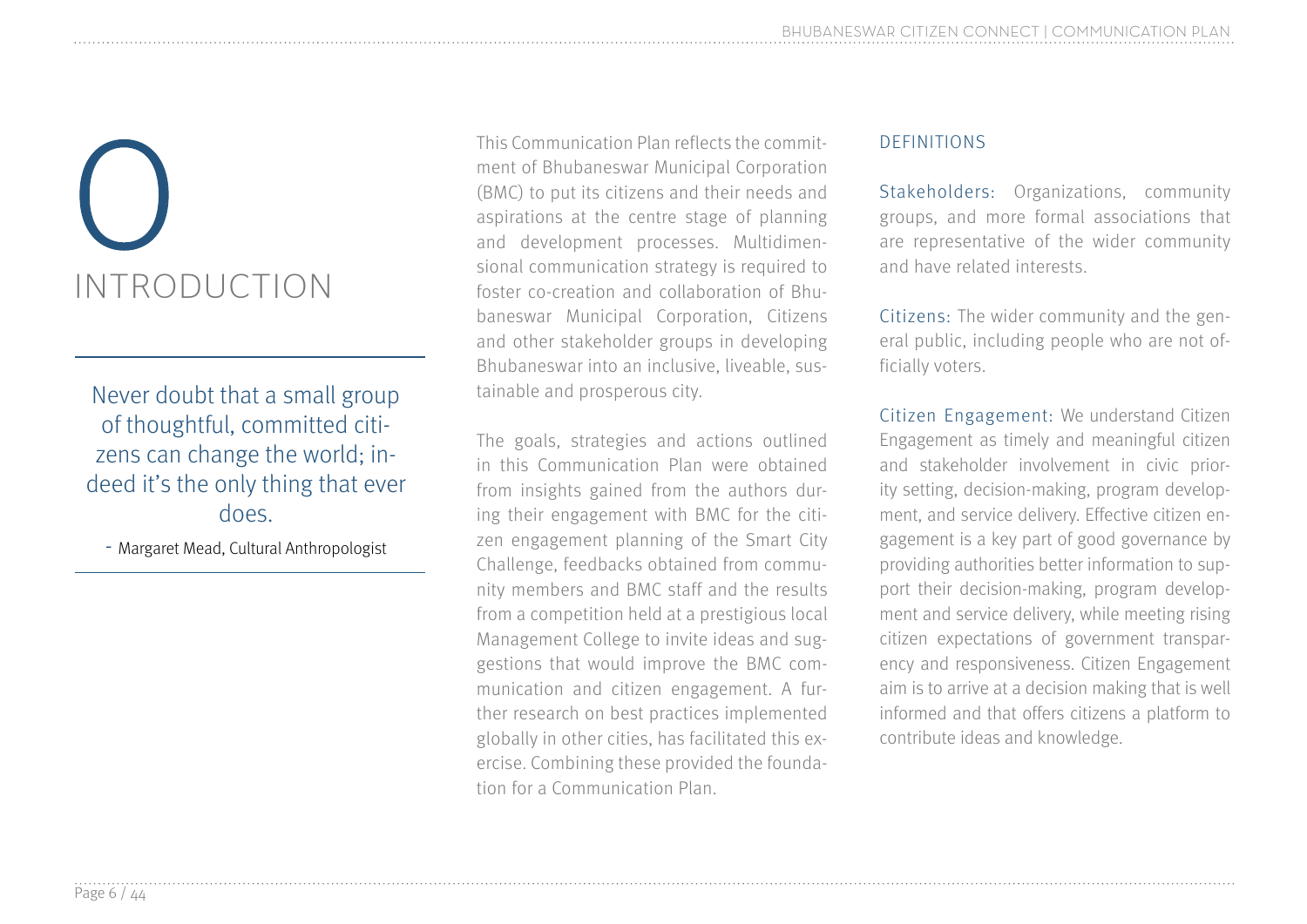## 1 COMMUNICATION CULTURE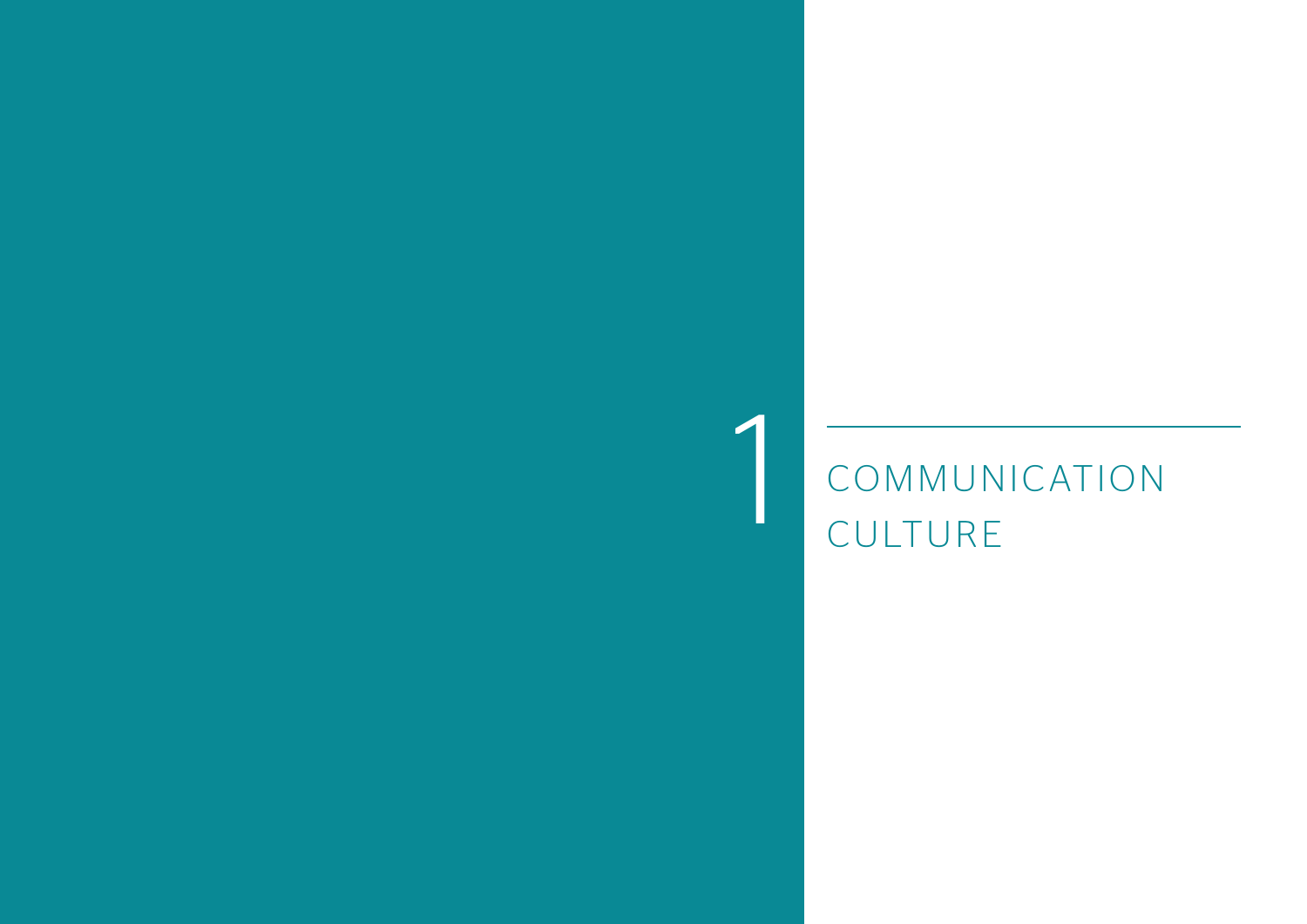## COMMUNICATION CULTURE 1

Civic engagement means working to make a difference in the life of our communities and developing the combination of knowledges, skills, values and motivation to make that differ-

ence. - Thomas Ehrlich, Professor at the

Stanford Graduate School of Education

#### VISION BHUBANESWAR CITIZEN'S CONNECT

Establish a vibrant citizen's engagement program that creates ownership and participation among citizens in order to co-create answers in developing Bhubaneswar into a Smart City.

#### GUIDING PRINCIPLES

To fulfil the objectives of Citizen's Connect an organization culture that is transparent, responsible, inclusive, learning and leveraging will be put in place.

#### **Transparent**

Citizen's Connect values transparency by making information available to citizens in a timely fashion, using the channels they prefer and by involving citizens in decision making through a process which is understandable and transparent to all. An emphasis on respect to right of access to information and privacy rights of citizens and employees will be made.

#### Responsible

Every member of Bhubaneswar Municipal Corporation and Citizen's Connect Initiative is responsible for the success of citizen's engagement through timely and accurate information to citizens, listening to citizens, incorporating feedback and fostering collaboration with citizen's driven programs to leverage on their experience.

#### Inclusive

In order to include the socio-economic and cultural diversity of the city, Citizen's Connect will be an inclusive program that listens to the voices of all segments of society. Different means of reaching out to each of the segments will be employed to ensure maximum inclusion.

#### Learning

Our world is constantly changing new technologies and communication means are emerging and may give way to new processes for engaging with citizens. Citizen's Connect commits to continuous-learning. Regular evaluation of the programs and means deployed will be put in place to ensure a continuous learning process.

#### Leveraging

In order to optimally leverage on existing initiatives that work towards the vision and objectives of Bhubaneswar Smart City Initiative Citizen's Connect will be actively looking for collaboration with individuals or organizations.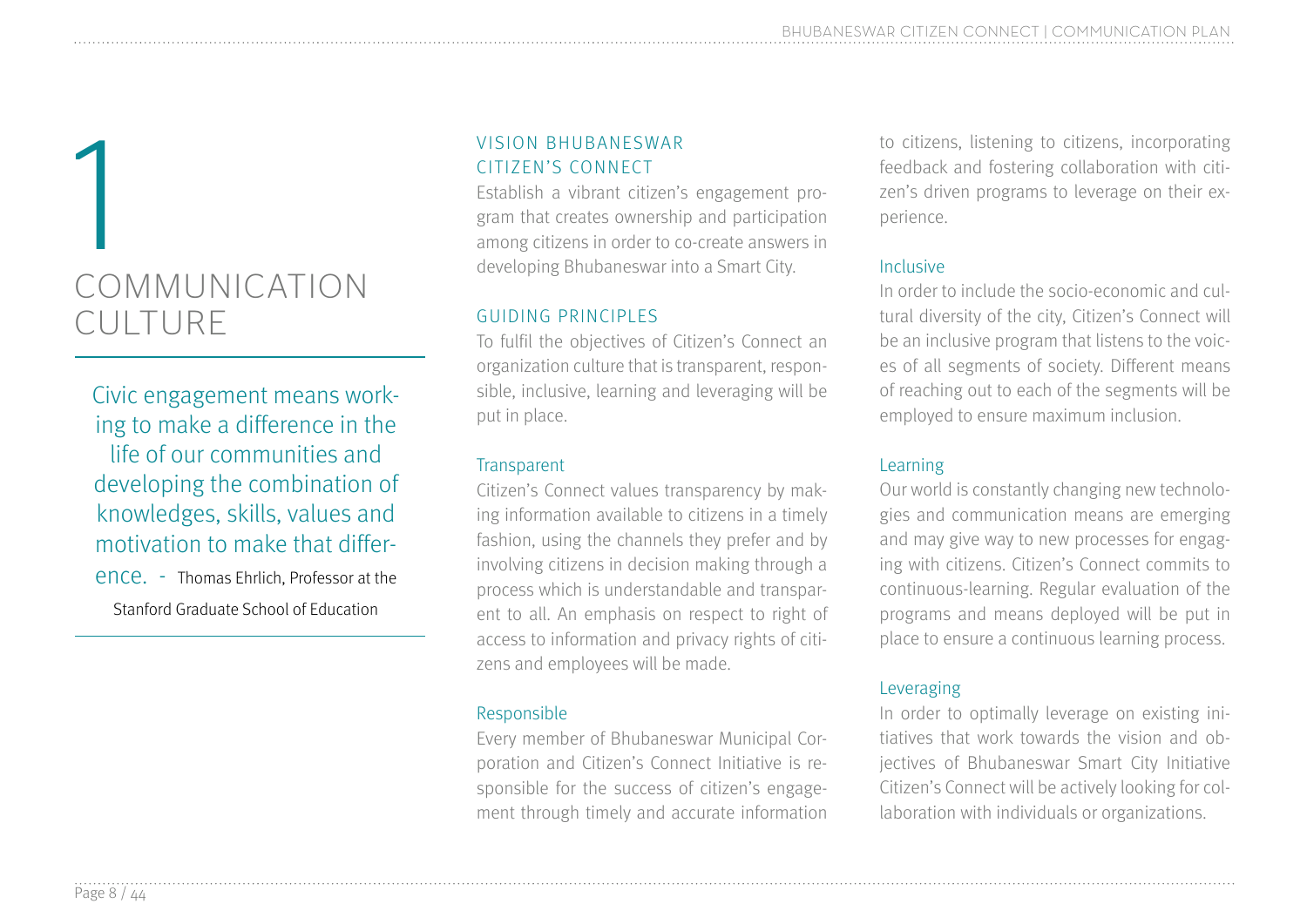#### OPERATIONAL PRINCIPLES

#### Clear Roles

Have clear job descriptions for each communication team members and a delegated responsibility and decision making plan.

#### Prioritize

Identifying areas and topics where civic engagement is most needed, as each issue requires a different level of engagement and resources are limited. Focus on Citizen's preferred methods of communication and engagement (written communication, television, radio and print media, social media, mobile apps, website).

#### Resourcing

Ensuring that the top priorities for engagement receive enough resources to be done well and not raising false expectations about staff capacity to engage on all possible topics.

#### Co-ordination & Consistency

Ensuring clarity in how and when various engagement efforts are undertaken by and with the city, and coordinating efficiently across and among city departments and programs.

#### Service Orientation

Define Citizen Engagement as an essential municipal service to all citizens and stakeholders.

#### Diversity

Identifying citizen's preferences and means in accessing communication channels and developing a multi-pronged communication tool kit that meets the citizen's needs.

#### ASSESSMENT | WHERE ARE WE TODAY?

During the Smart City Initiative BMC launched its Citizen Connect program to ensure that citizens of Bhubaneswar are an integral part in shaping the city's future by co-creating solutions for the Smarter Bhubaneswar. This was the beginning of an intensified process that will facilitate a way for Bhubaneswar's citizens to articulate a shared vision for economic activity, sustainability and inclusiveness.

The citizen engagement aims to connect with citizens during the entire plan/project cycle - identification, planning, implementation, monitoring and evaluation of a plan/ project cycle. This initiative was part of the

Smart City Challenge where 98 Indian Cities participated, resulting in an acceleration of citizen engagement activities at Bhubaneswar city level and exposing citizens, city government and administration within a relatively limited time to multiple facets and tools for citizen engagement.

This provided an accelerated learning process for all parties involved. This chapter attempts an assessment in the form of a SWOT analysis of the citizen engagement process (not the results) initiated during the smart city initiatives.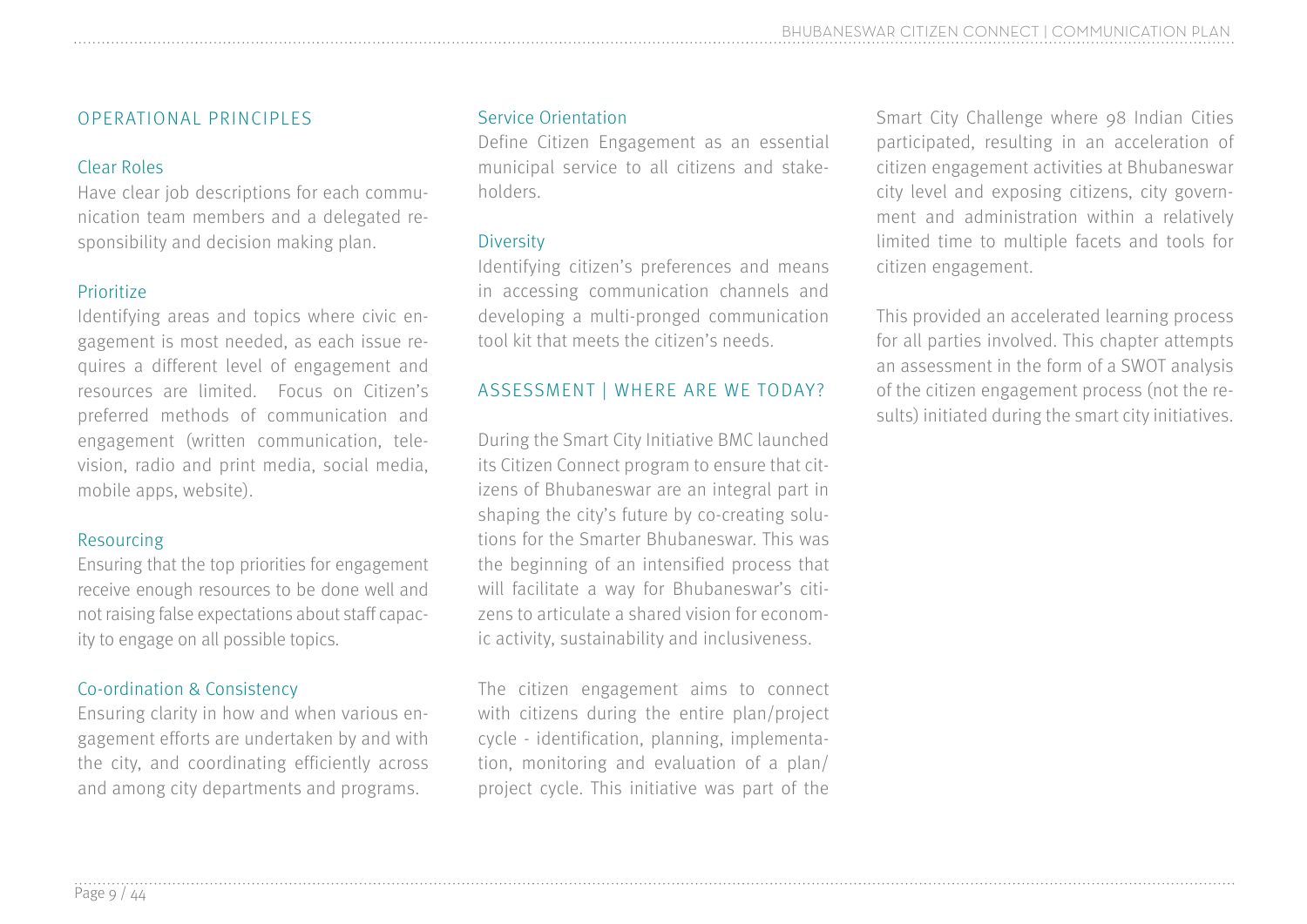Diversity of communication tools deployed (offline and online etc.) depending on target audience and objective.

Strong commitment to include marginalized segments.

Demonstrated capacity to source external professionals for specific requirements.

Adaptation of international standard for citizen engagement.

High capacity to enroll and engage external partners e.g. NGOs for citizen engagement related activities.

High capacity to enroll and engage volunteers for citizen engagement related activities.

Well established relationship with media partners and local radio stations

Gap of internal skill required to manage and efficiently use all communication tools at hand.

Lack in clarity of roles and responsibilities of communication team members.

Lack of sound documentation and data processing skills in communication team.

Gaps in interdepartmental communication about objectives and activities.

Absence of communication guideline and standards.

Absence of communication guideline and a volunteer management resource.

Gap in regular two-way communication between participating entities

Temporary hiring of external consulskills and capacities of internal communication team.

est of various stakeholder groups

will help in further accelerating and institutionalizing citizen engagement.

Set-up a Smart City alliance as a platform to exchange knowledge and experience

Temporary hiring of external consultants/ experts and volunteers.

 Delay in implementation while working with external experts.

Some communities/segments may feel not heard in the decision making process.

Existing digital gap (61% of citizens without access to internet).

High dependency on external consultants, experts. Internal team my get dis-powered in case external support gets involved in day-to day operations.

Sudden change of development priorities and goals.

Delay in implementation while working with external experts Participation and willingness of the media partners to collaborate.



STRENGHTS WEAKNESS OPPORTUNITIES THREADS

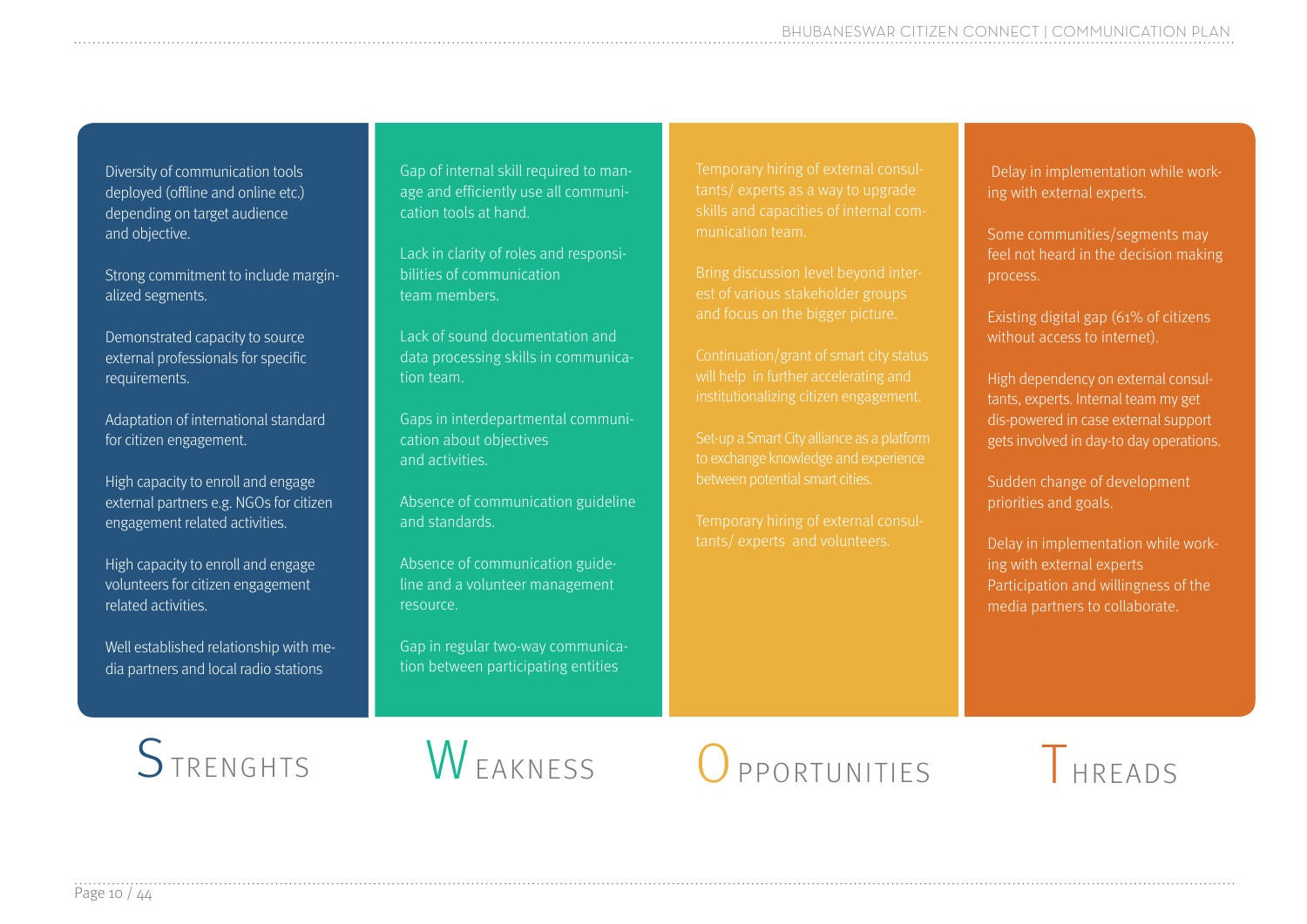### **STRATEGY** FRAMEWORK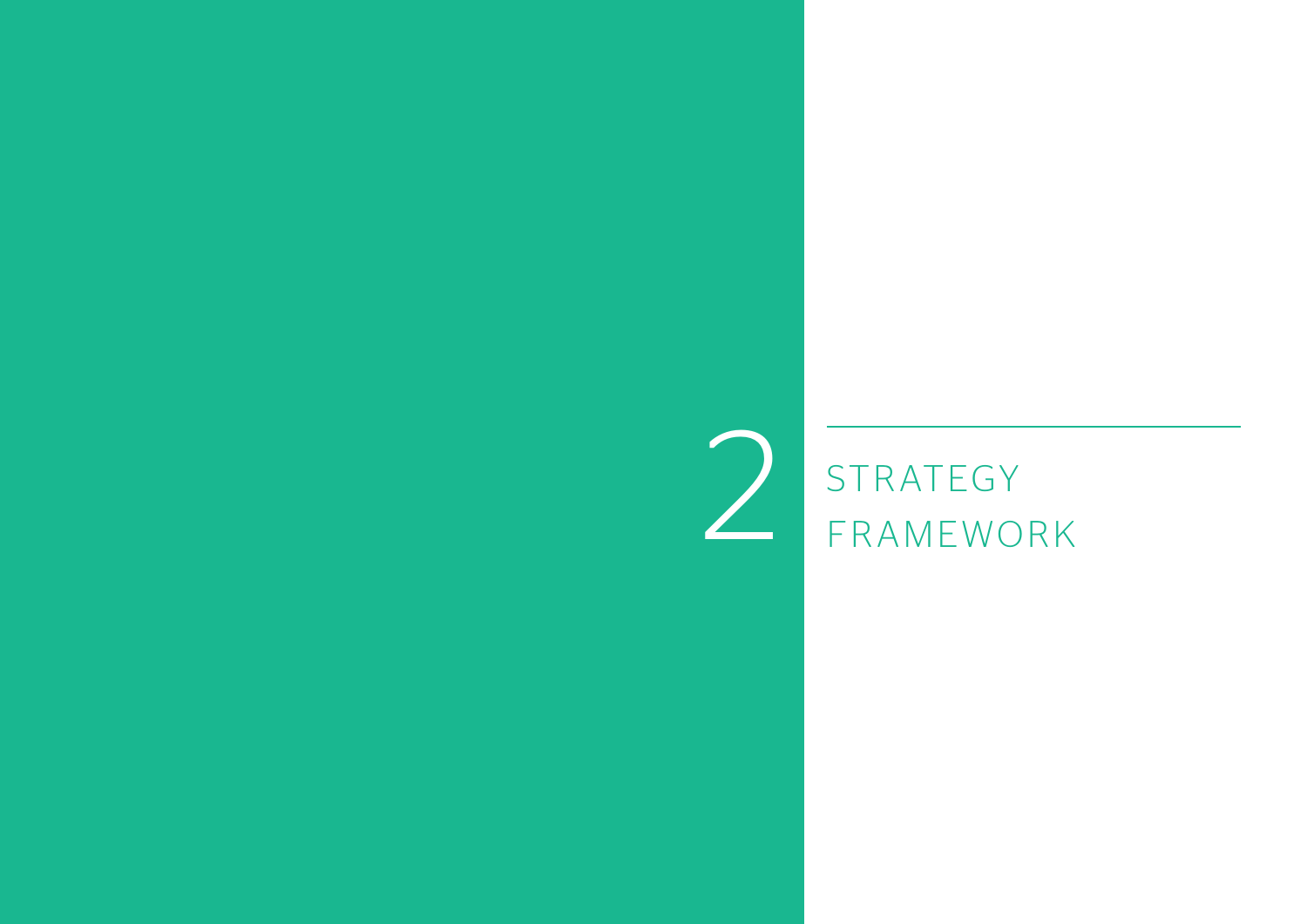## STRATEGY FRAMEWORK 2

The Smart City Lab is a wonderful initiative in ensuring direct citizen engagement. It will go a long way in adding value.

Citizen's Comment on Facebook

#### PUBLIC PARTICIPATION SPECTRUM METHODOLOGY

Citizen's Connect is an initiative that actively seeks the collaboration of residents of Bhubaneswar by inviting them to participate in shaping the city's future by co-creating solutions for the Smarter Bhubaneswar. This is the start of a process that will help Bhubaneswar's citizens articulate a shared vision for economic activity, sustainability and inclusiveness. In order to meaningfully and sustainably connect with citizens during the entire plan/project cycle- identification, planning, implementation, monitoring and evaluation of a plan/project cycle, the citizen engagement strategy was organized along 5 engagement spectra. These are: Inform, Consult, Involve, Collaborate, Empower.

This strategy is an adaptation of the IAP2's Public Participation Spectrum Methodology, an internationally recognized standard for Citizen's Participation.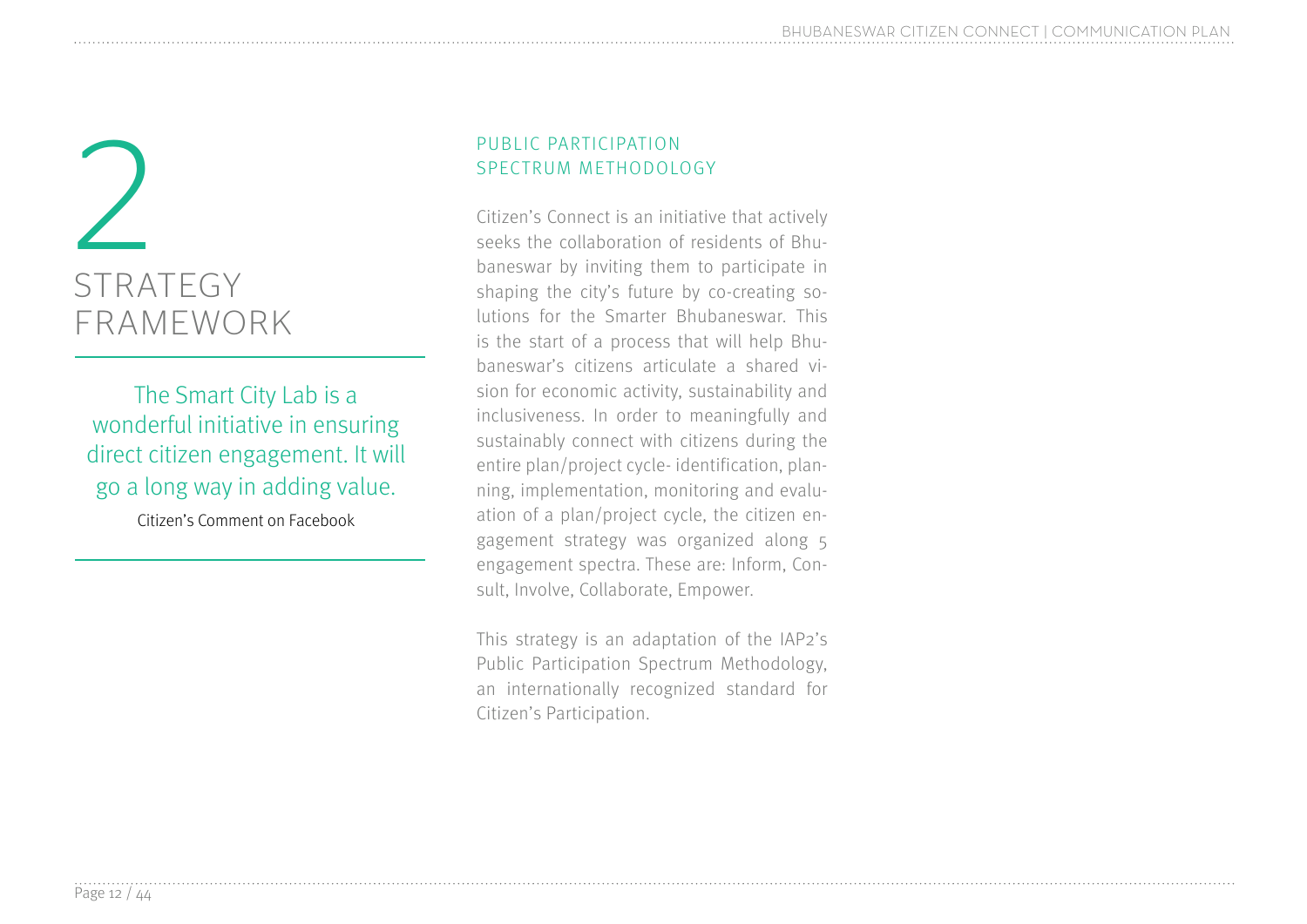#### INCREASING IMPACT ON THE DECISION FINDIG PROCESS

| <b>INFORM</b>                                                             | <b>CONSULT</b>                                                                                          | <b>INVOLVE</b>                                                                                                          | COLLABORATE                                                                                                                                                                     | <b>EMPOWER</b>                                                                        |
|---------------------------------------------------------------------------|---------------------------------------------------------------------------------------------------------|-------------------------------------------------------------------------------------------------------------------------|---------------------------------------------------------------------------------------------------------------------------------------------------------------------------------|---------------------------------------------------------------------------------------|
| To provide citizen's and<br>stakeholders with objec-<br>tive information. | To obtain feedback from<br>citizens on main challeng-<br>es faced and to discuss<br>proposed solutions. | To work with the citizen's<br>and stakeholder groups<br>to understand their priori-<br>ties and<br>aspirations.         | To partner with citizens in<br>each aspect of the decision<br>making process including<br>the development of alterna-<br>tives and the identification of<br>preferred solution. | To place final decision<br>making in the hands<br>of the public.                      |
| We keep you informed                                                      | We will listen to &<br>acknowledge<br>your concerns                                                     | We will work with you to<br>ensure your concerns and<br>aspirations are directly<br>reflected in the decision<br>making | We will look to you for advice<br>and incorporate this in deci-<br>sions as much as possible                                                                                    | We will implement<br>what you decide                                                  |
| Website<br><b>Mass Emailer</b><br>Open days                               | Surveys<br>Focus Group<br>Comment/Discussion<br>forums online                                           | Polling<br>Workshops                                                                                                    | Citizen's Advisory Committee<br>Participatory decision making                                                                                                                   | <b>Ballots</b><br>Citizens Juries<br>Social auditing<br><b>Particpatory Budgeting</b> |

Adapted from: IAP2's Public Participation Spectrum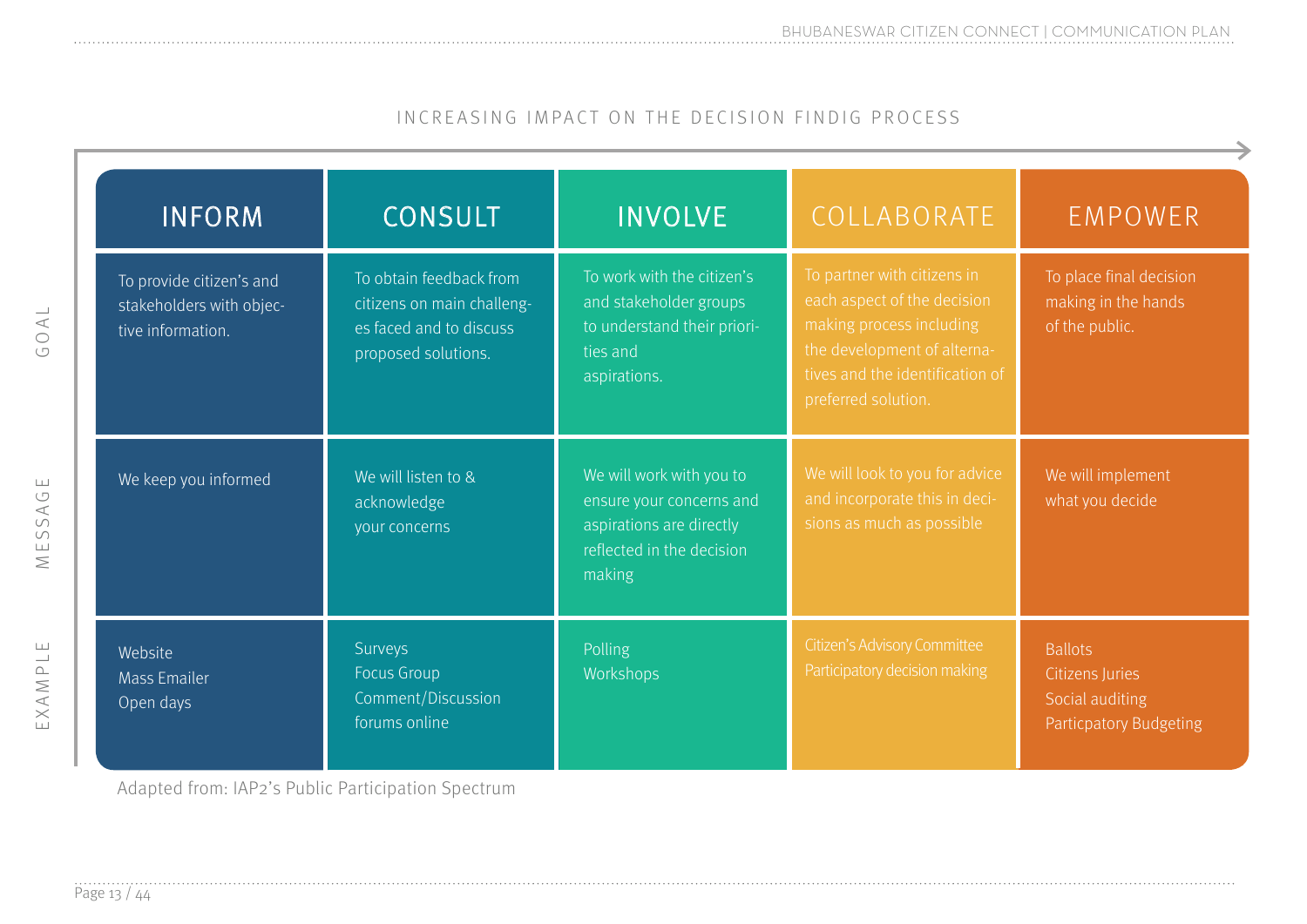## STAKEHOLDER SEGMENTATION 2.1

#### STAKEHOLDER SEGMENTATION

#### Set Boundaries

Identifying stakeholders is most importantly to define boundaries for citizens' engagement. Be as inclusive as possible and consider including citizens, residents, former citizens of Bhubaneswar, organizations operating from Bhubaneswar etc.

#### Citizens

Citizens are more than passive consumers of services provided by city staff and council and paid for by taxes. Citizens can and do contribute to informed decision-making and the quality of life in their neighbourhoods by raising their concerns and contributing their ideas and energy to various local initiatives.

#### Elected Leaders

Although elected leaders are formally responsible for municipal decision-making, this responsibility is granted on the understanding that Council will represent the interests and values of the community. Citizen's engagement offers the opportunity for elected leaders to deepen their role as community representatives.

#### Government Departments (BMC/BDA etc.)

It is important to separate the role of elected leaders from executive authorities. While elected leaders are well positioned to be leaders in communicating with citizens and identifying citizen priorities, government departments such as BMC are well positioned to be leaders in planning, managing and reporting back from engagement initiatives. As trained professionals, staff are responsible for developing and applying professional expertise in the area of citizen's engagement.

#### Public Advisory Committee

The Governance Review recommended a new Public Advisory Committees component within its governance structure. The role of these committees is to provide early and regular public input to Council on issues of the Environment and Infrastructure, Community Development, and Planning.

#### Non-governmental Organizations and Associations

Citizen engagement works better when Neighborhood Associations and other community and stakeholder groups (such as businesses, environmental groups, arts groups, etc.) sup-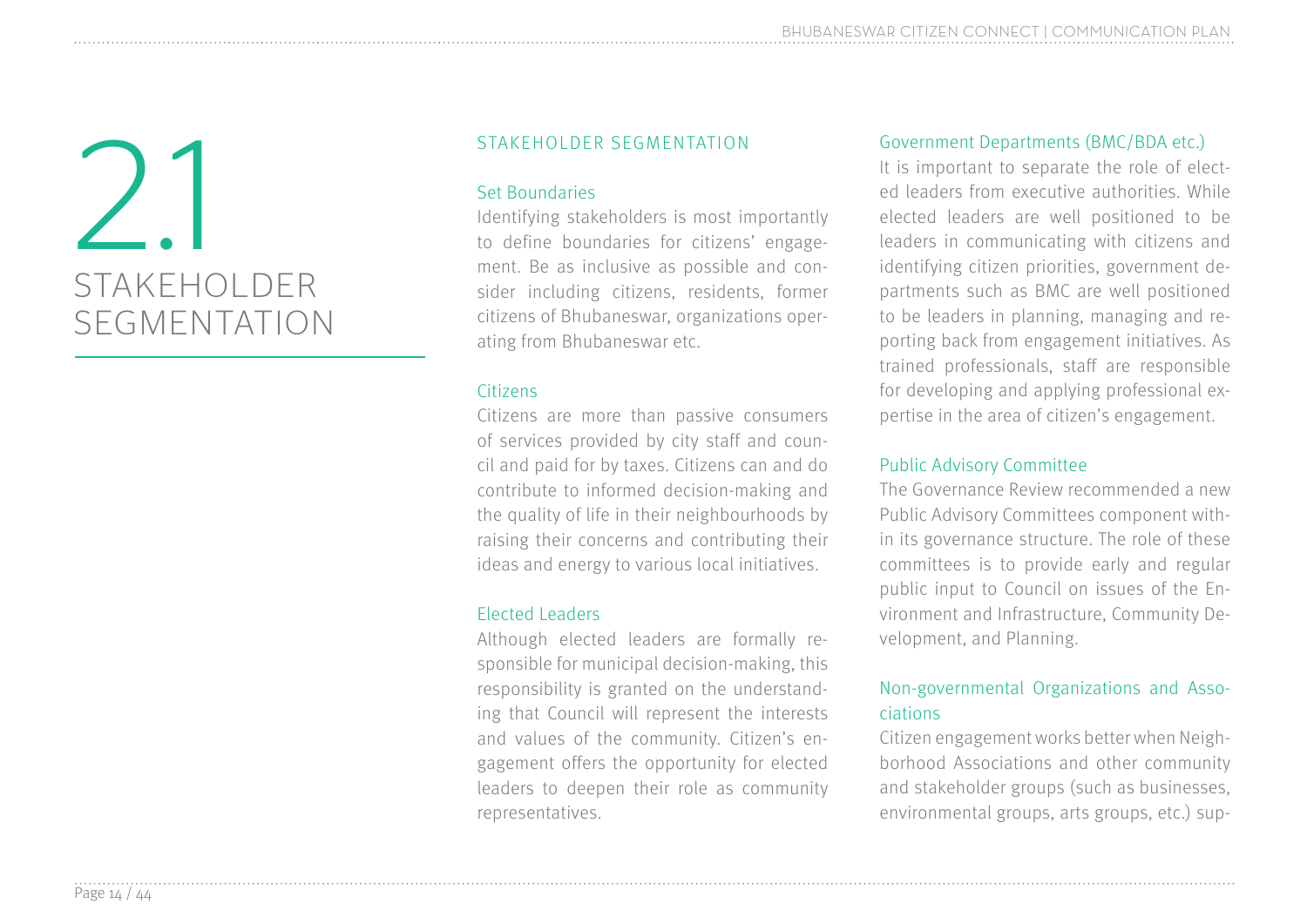port or carry the citizen engagement effort. In particular, Neighborhood Associations and NGOs have local knowledge, information and community networks that can be mobilized to make civic engagement meaningful and effective, and they have knowledge of community issues and assets. During the Smart City Challenge BMC has successfully collaborated with NGOs and Associations such as Humara Bachpan, RON, FIDR, student associations etc. enabling and engaging specific citizens segments. It is recommended to continue and elaborate this collaboration further for future citizen engagement activities.

#### Media

Citizen engagement will be more successful if the media has been properly briefed and informed from the very beginning and has been made an active partner and stakeholder in the process. This can help in reducing or avoiding eventual gaps in the objectives as communicated by BMC and reporting by media (such as newspapers, radio, TV, online news etc.). Media organizations increasingly expect transparency in government, and want to be involved in City decision-making when it affects them. They expect public information and citizen involvement to take forms not traditionally taken in the past.

#### Educational Institutions

Partnering with local educational Institutions by collaborating on specific citizen engagement related projects presents a unique opportunity to get younger generation of dynamic and often enthusiastic citizens engaged, provide them a meaningful engagement platform by contributing to the cities development and sensitize them for civic engagement and responsibilities.

#### Consultants /Experts

Including external consultants and experts residing in the city early on in the planning process provides valuable professional insights for the planning and implementation process and will ensure broader acceptance to the city's development initiatives. Expert rounds, seminars or WhatsApp groups can be a good tool to facilitate this process.

#### International Support Agencies

A specific communication strategy may be developed for establishing and maintaining good relations with International support agencies.

#### State and Central Government Institutions

Including State and Central Government Institutions in the cities communication strategy will help in maintaining and improving the city's image. By sharing success stories of the Bhubaneswar Government Institutions, other Government Institutions are likely to use Bhubaneswar as a good practice example.

Non-Residents of Odisha/Bhubaneswar Non-residents of Odisha living elsewhere in India or abroad may be considered as potential contributors to the city's collective knowledge and resource pool. Some of them may have plans to return in the near future and may help energizing the local economy. Considering these stakeholder segment in the communication efforts of the city may have multiple positive repercussions.

#### Smart Cities Partnership

During the Smart City Challenge by Government of India, 98 Cities have been competing. Citizen Engagement was an accelerated learning process for the competitors. By developing a smart city partnership among some of the cities, a platform that fosters inter-city knowledge exchange and leverages on the past learning and experience of the partners may greatly benefit future citizen engagement initiatives.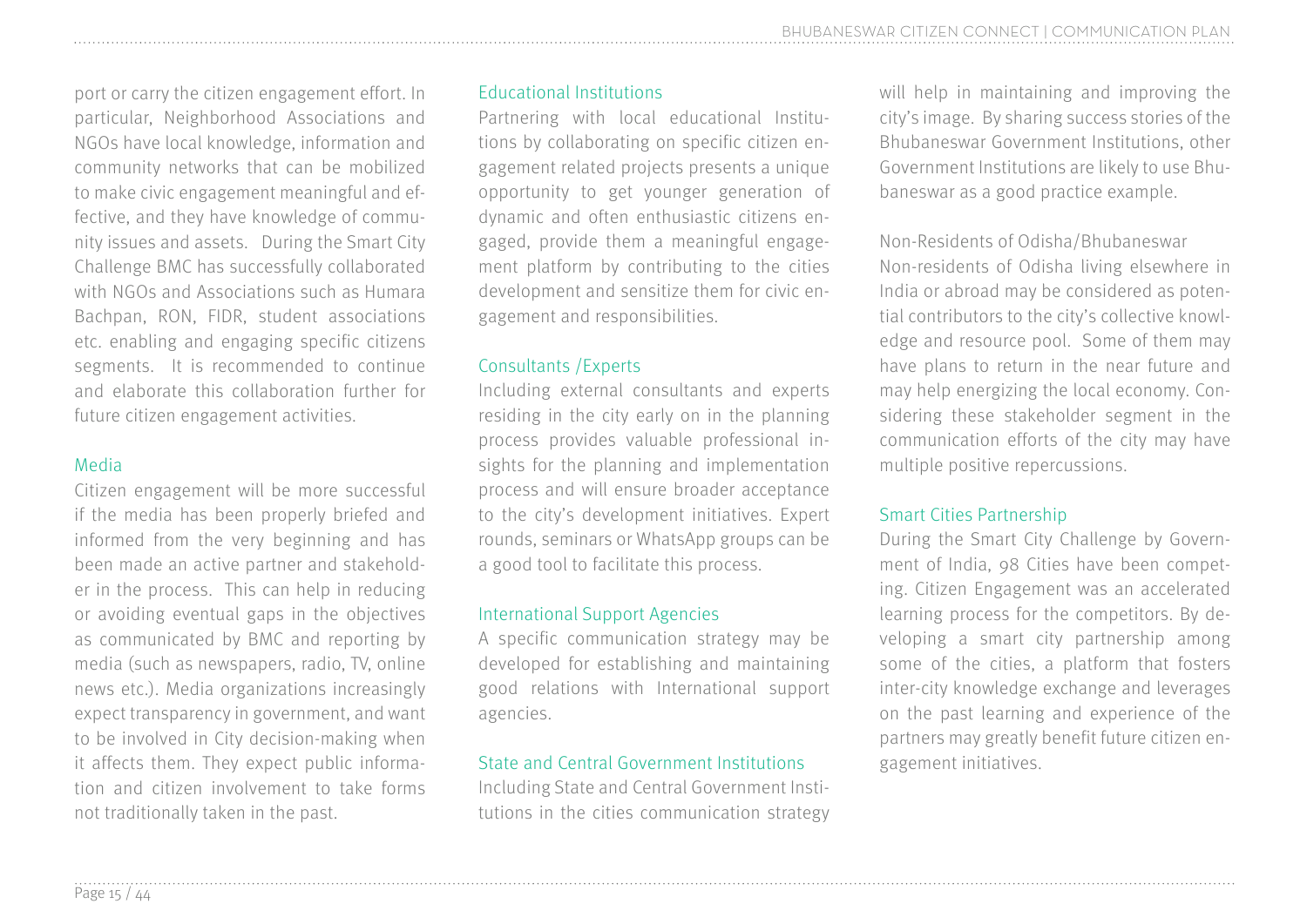## AUDIENCE SEGMENTATION

#### CITIZENS - AUDIENCE SEGMENTATION

Assessing the city's socio-economic profile, citizen's access to digital technology and traditional mass media channels it was ascertained that a concerted effort to obtain inputs using complementary media tools was essential in achieving a truly inclusive citizen engagement process. An audience segmentation indicates that about 54% of the city's population has access to internet (via computer or mobile phone).

Facebook is the preferred social media platform particularly for the age group 18-24 years whereas the dedicated smart city website targeted a slightly senior audience segment among citizens with Internet access.

Traditional mass media channels such as TV, radio and newspaper indicate a wider reach as compared to online channels. Demographic profiling reveals that nearly 35% of the city's population live in slums and 17% of the population is under the age of 18. A sizable student and tribal population were identified.

CITIZENS - AUDIENCE SEGMENTATION<br>
Assessing the city's socio-economic profile,<br>
Assessing the city's socio-economic profile,<br>
and traditionally be involved in city process-<br>
citizen's access to digital technology and<br>
trad Bhubaneswar citizens to the table who may not traditionally be involved in city processes: schools and slum children, youth, women, slum dwellers, students, street vendors, transgender community, persons with disabilities and senior citizens.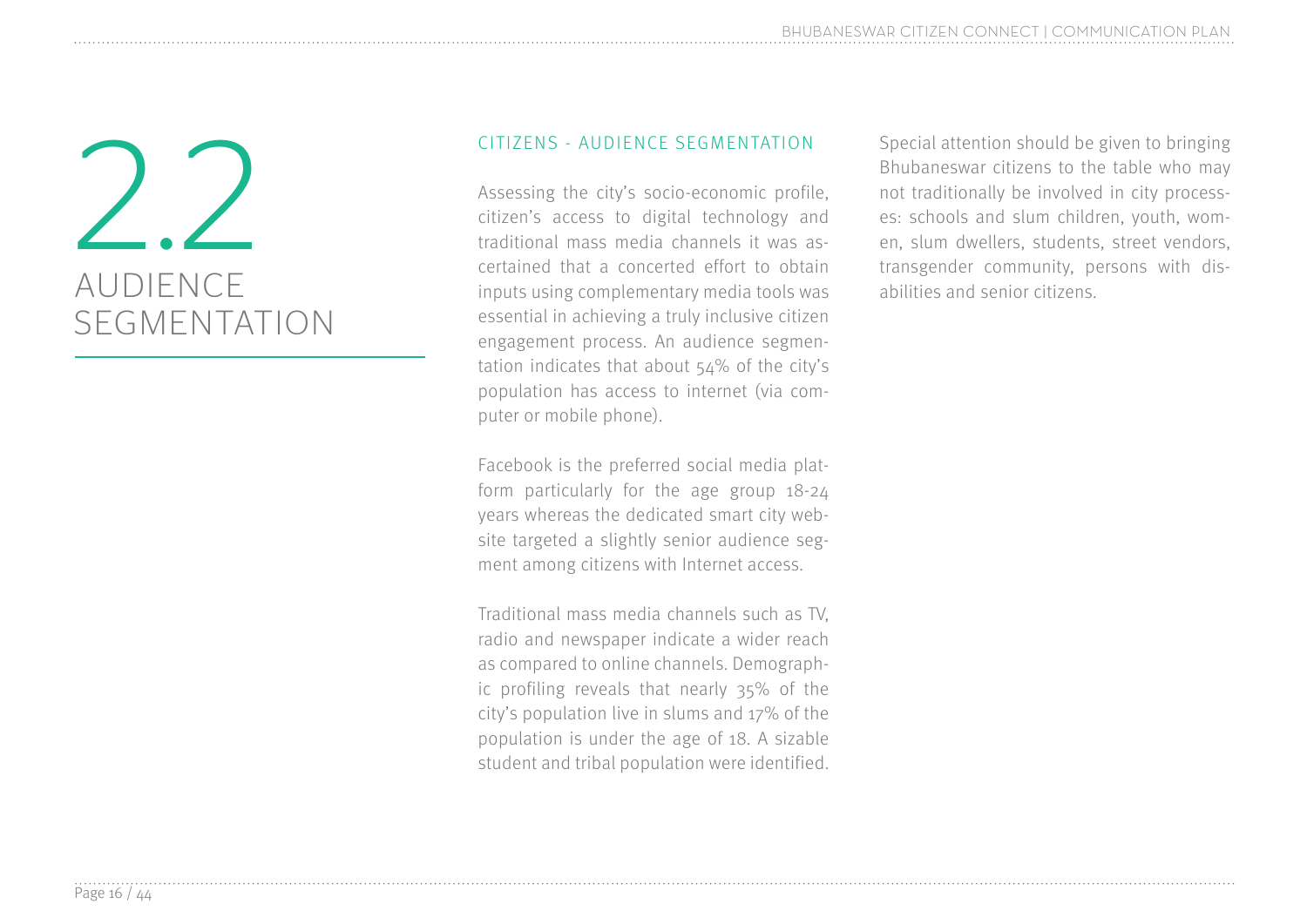### AUDIENCE SEGMENTATION

|                                         |                            |                 | <b>GENDER %</b>         |                    |     |  |
|-----------------------------------------|----------------------------|-----------------|-------------------------|--------------------|-----|--|
|                                         |                            |                 | 47<br>53<br>AGE GROUP % |                    |     |  |
| INTERNET                                | FACEBOOK                   | MASS MEDIA      |                         |                    |     |  |
| Penetration:                            | Penetration (Fb Accounts): | TV Ownership:   | 10                      | 17                 | 8   |  |
| 54%                                     | 5.9 Lakhs                  | 80%             | $0 - 6$                 | $\langle 18$       | 560 |  |
|                                         |                            |                 | <b>SEGMENTS %</b>       |                    |     |  |
| Main Age Group:                         | Main Age Group:            | Main Age Group: |                         | Slum Dwellers      | 40  |  |
| $25 - 34$                               | $18 - 24$<br>all           |                 |                         | Tribal Population  | 22  |  |
| 35% of BBSR<br>Smart City website users | 59% of Fb users            |                 |                         | Student Population | 9   |  |

The communication environment into which BMC distributes its messages, along with the tools that it uses, is marked by rapid change. Social networking channels and mobile applications have created new opportunities for

citizen engagement allowing citizens to easily share their ideas, personal experiences, feedbacks, information and grievances.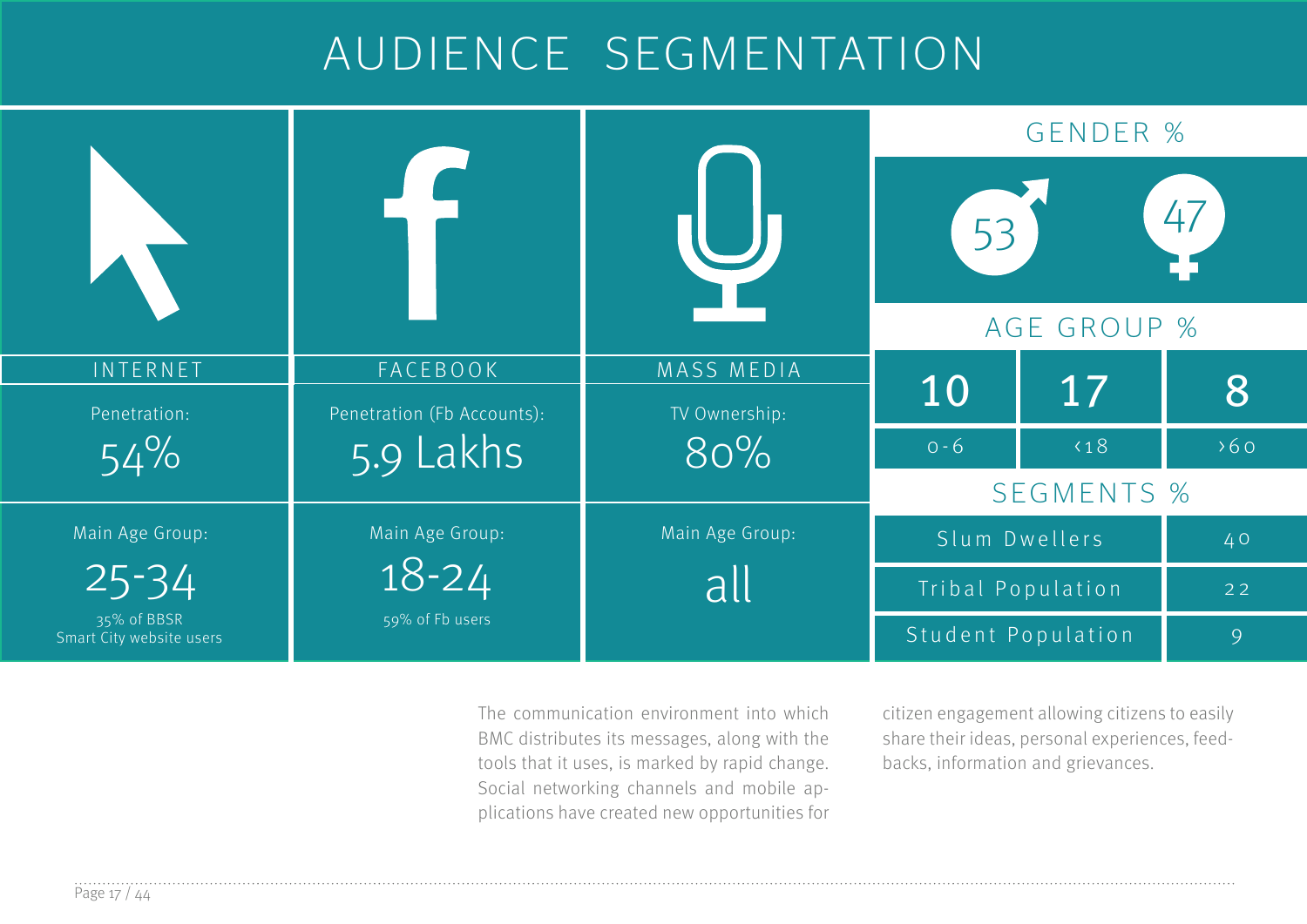## 3 MOVING FORWARD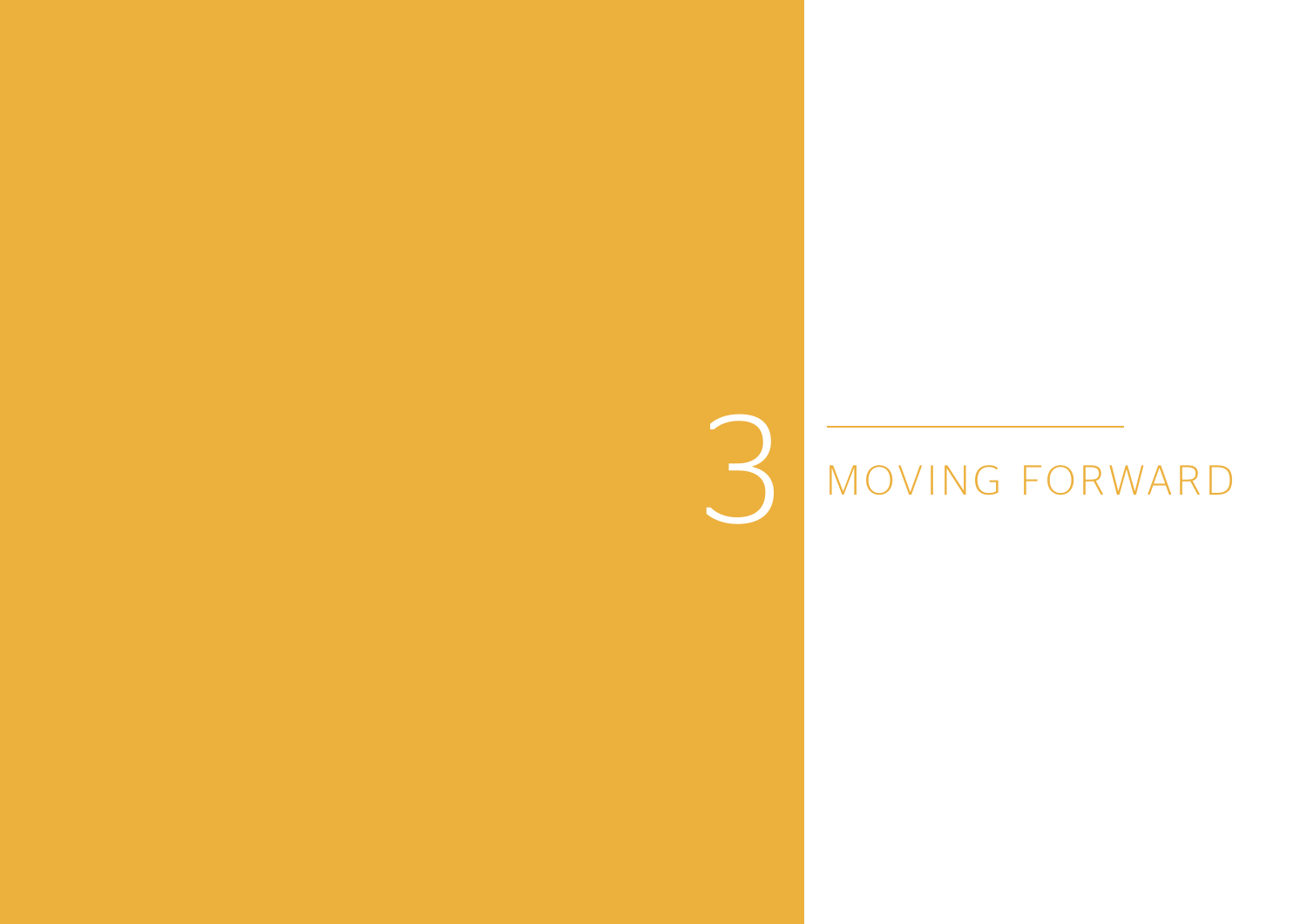## MOVING FORWARD 3

Society is stronger and kinder, when we take time to listen to the voices around us, when we pay attention to the stories presented through the everyday creativity of fellow human beings, and when we engage helpfully in the world.

- David Gauntlett, Prof at Westminster School of

Media, Arts and Design

All City employees have a role to play to ensure the success of the Communications Plan. Working collaboratively across departments to ensure the City's communication efforts are well-coordinated and responsive to the needs of stakeholders and citizens creates the sound foundation for successful citizens' engagement. Internal and external communication goals formulated are to be seen as an evolving strategy for BMC and related government departments providing services to Bhubaneswar citizens. By engaging in multiple stages of communication (one way, two way, dialogue etc.) BMC will foster effective relationships with citizens and stakeholders; ensure City communications are well coordinated, effectively managed and responsive to the information needs of the public, employees and Council; and encourage effective public engagement.

BMC recognizes that a committed citizen's engagement strategy involves reaching out to engage citizens instead of expecting citizens to come to the city administration. By reaching out to the places where they work, live and study and by using multiple communication tools and channels depending on the citizen's accessibility to media in order to maximize citizen's contribution to developing the city.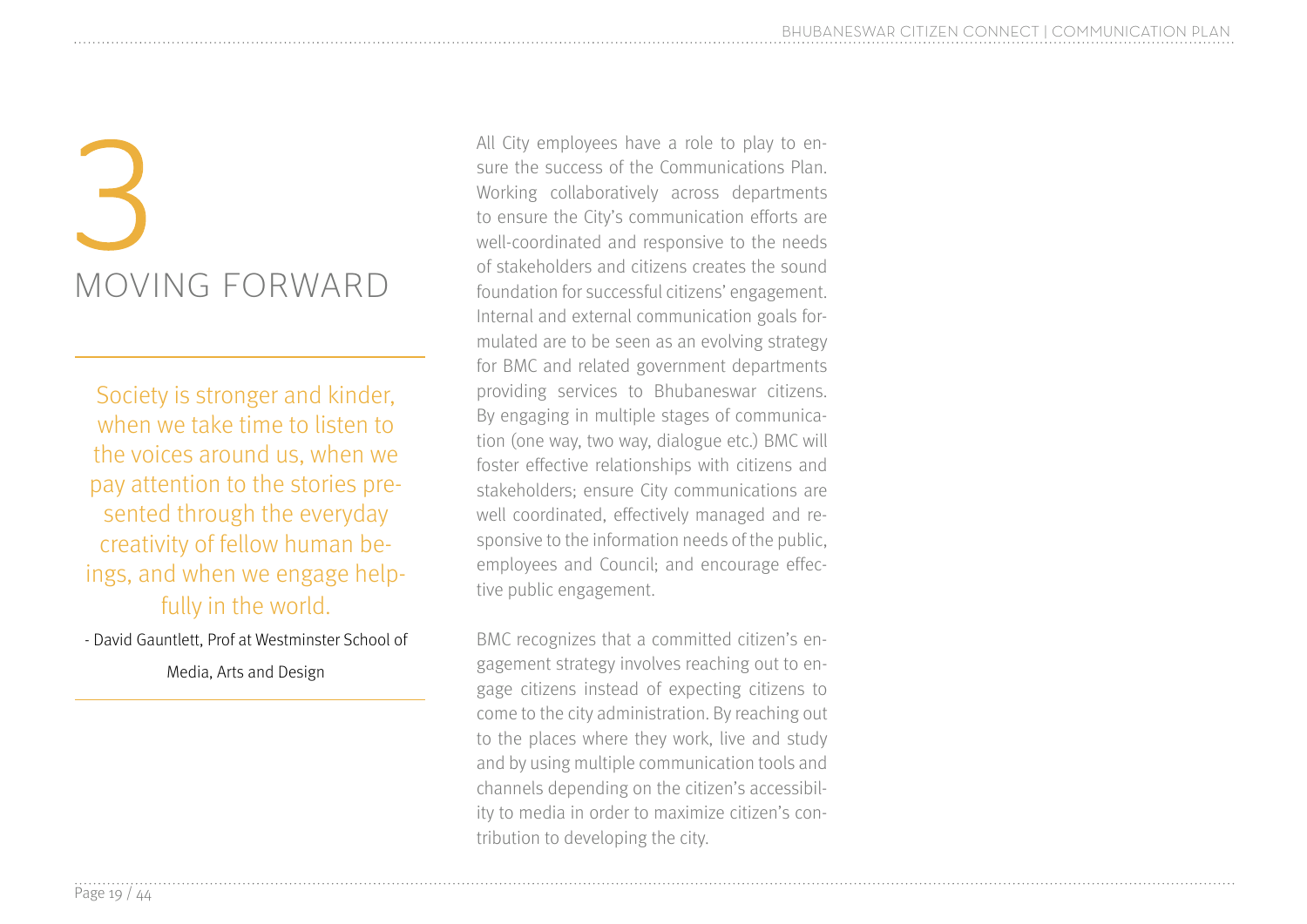## GOALS & OBJECTIVES GOALS<br>1. Make<br>a reco

One challenge is to ensure the new structure and practices of engagement stay attached to the values that are linked to the common good.

- Budd Hall, UNESCO Co-Chair

- 1. Make Bhubaneswar Municipal Corporation a recognized leader in citizen's engagement.
- 2. Ensure maximum participation of all citi -zens and stakeholder groups to meet city's goals.
- 3. Empower citizen's to become change mak -ers through providing them collaborative platforms and support.

#### INTERNAL OBJECTIVES

- 1. Create a dedicated communication team for citizen engagement.
- 2. Introduce ongoing capacity building of communication team to be able to answer to the changing communication environment.
- 3. Create a culture of collaboration across depths.
- 4. Keep BMC employees informed about up coming and ongoing BMC initiatives.

#### EXTERNAL OBJECTIVES

- 1. Create an open and transparent informa -tion process for information based decision making of citizens.
- 2. Develop diversified engagement activities and planning processes to consult all citzens.
- 3. Create ownership and commitment among citizens and stakeholders.
- 4. Empower citizens to make decisions.
- 5. Maintain good media relationships.
- 6. Create resilience in the communication sys -tem and be prepared for emergency situations.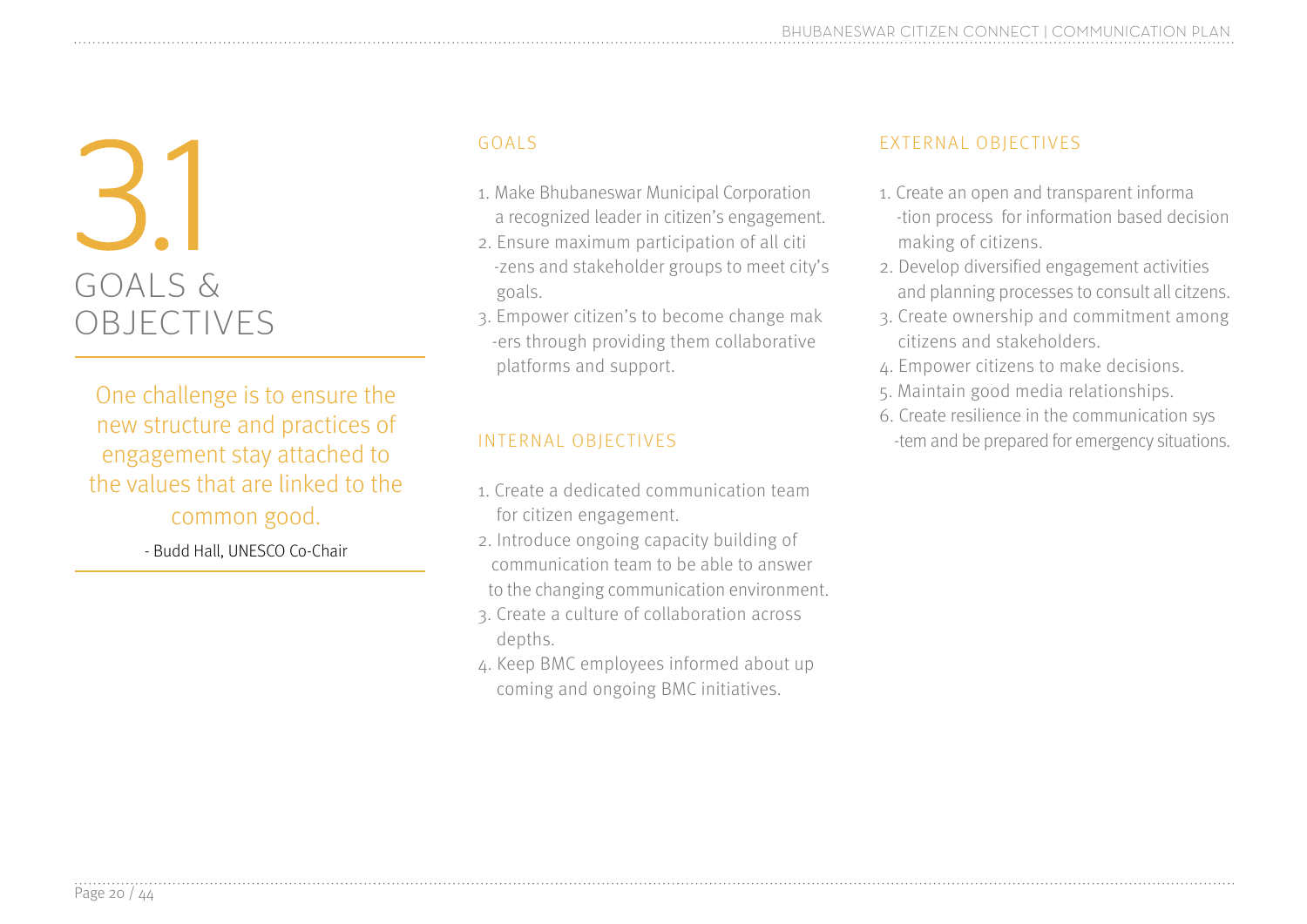#### CREATE A DEDICATED COMMUNICATION TEAM FOR CITIZEN ENGAGEMENT

#### ACTION 1.1

Team assessment to identify strengths, opportunities for capacity building and eventually a requirement for additional human resource. Target Group: Existing Communication team Stage of Communication: Involve Tools: Workshop format for team assessment and definition of roles and responsibilities Priority: High Cost: Low Evaluation: Outcome of Workshop

#### ACTION 1.2

Create job profiles, introduce delegated authority plan (roles and responsibilities) and a standard process for decision making. This will create clarity of each team member's role and responsibilities. Target Group: Communication team Stage of Communication: Involve Tools: Workshop format, round table. Priority: High Cost: Low Evaluation: Evaluate acceptance of roles and responsibilities among team members.

#### ACTION 1.3

Introduce regular performance evaluation for all communication team members through a peer to peer process in order to support an ongoing learning and capacity building process.

Target Group: Communication team Stage of Communication: Collaborate Tools: Workshop format, round tables Priority: High

#### Cost: Low

Evaluation: Consistency and regularity of evaluation. Feedback of team members on usefulness of evaluation.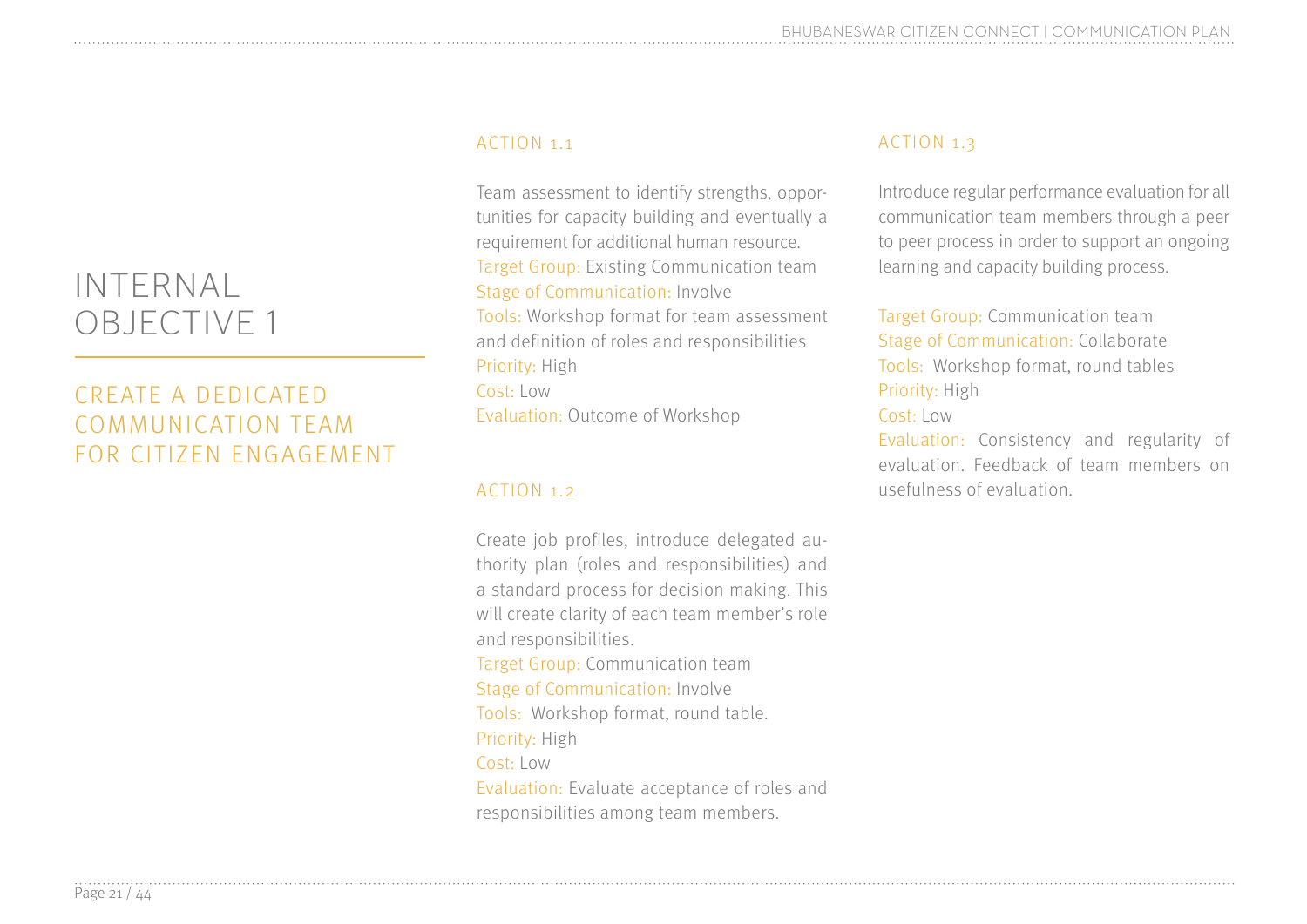#### INTRODUCE ONGOING CAPACITY BUILDING OF COMMUNICATION TEAM TO BE ABLE TO ANSWER TO THE CHANGING COMMUNI-CATION ENVIRONMENT

#### ACTION 2.1

Institutionalize IAP2 Communication Spectrum Methodology within the communication team for planning and implementation of citizen engagement activities Target Group: BMC Employees Stage of Communication: Inform Tools: Seminar, training Priority: High Cost: Low Evaluation: Mapping of initiatives against the IAP2 spectrum

#### ACTION 2.2

Institutionalized ongoing capacity building of communication team members to keep up with the changing communication environment. This may be based on the initial team assessment.

Target Group: BMC Employees Stage of Communication: Inform Priority: High Tools: Dedicated training programs, seminars, online courses Cost: Medium Evaluation: No. of training programs completed

#### ACTION 2.3

Provide special capacity building to sensitize communication team for the needs and challenges of special interest groups such as children, citizens with disabilities, transgender, senior citizens etc.

Target Group: BMC Employees Stage of Communication: Inform Priority: High Tools: Dedicated training programs, seminars, Cost: Low Evaluation: No. of training programs completed

#### Example: Seoul, South Korea

fields, have been appointed to participate in 678 activities, including meetings and discussions, and events, such as the opening of the Seoul Senior Centre.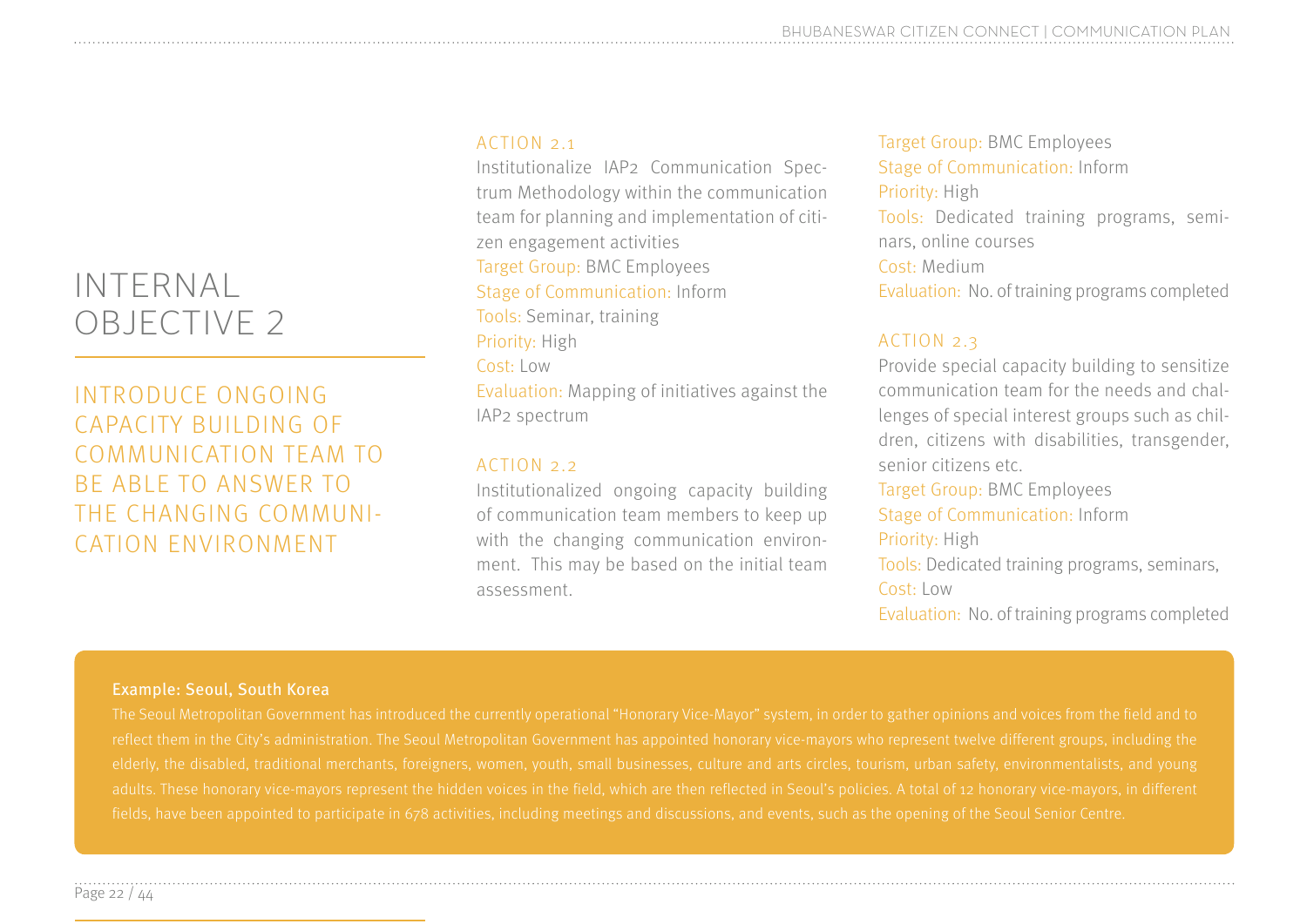#### CREATE A CULTURE OF COLLABORATION ACROSS DEPARTMENTS

#### ACTION 3.1

Facilitate interdepartmental communication by arranging regular meetings between different departments. This may include short presentations and a Q&A session. This will provide opportunities to know about projects from other departments and discover points of convergence. This can also be accomplished by cross-departmental projects that gives employees from different departments the opportunities to work together and see the departments as collaborative units rather than isolated ones. Target Group: BMC Employees, interdepartmental projects, Stage of Communication: Collaborate Tools: Interdepartmental meetings, Priority: Medium Cost: Low Evaluation: Number of attendees from different departments, extent of interaction

#### ACTION 3.2

Identify key communication priorities of different departments and its division and incorporate them in the citizen engagement activities.

Target Group: Department heads Stage of Communication: Consult

Tools: Regular meeting of department heads, email or telephone communication, WhatsApp groups

Priority: Medium

#### Cost: Low

Evaluation: Feedback of department heads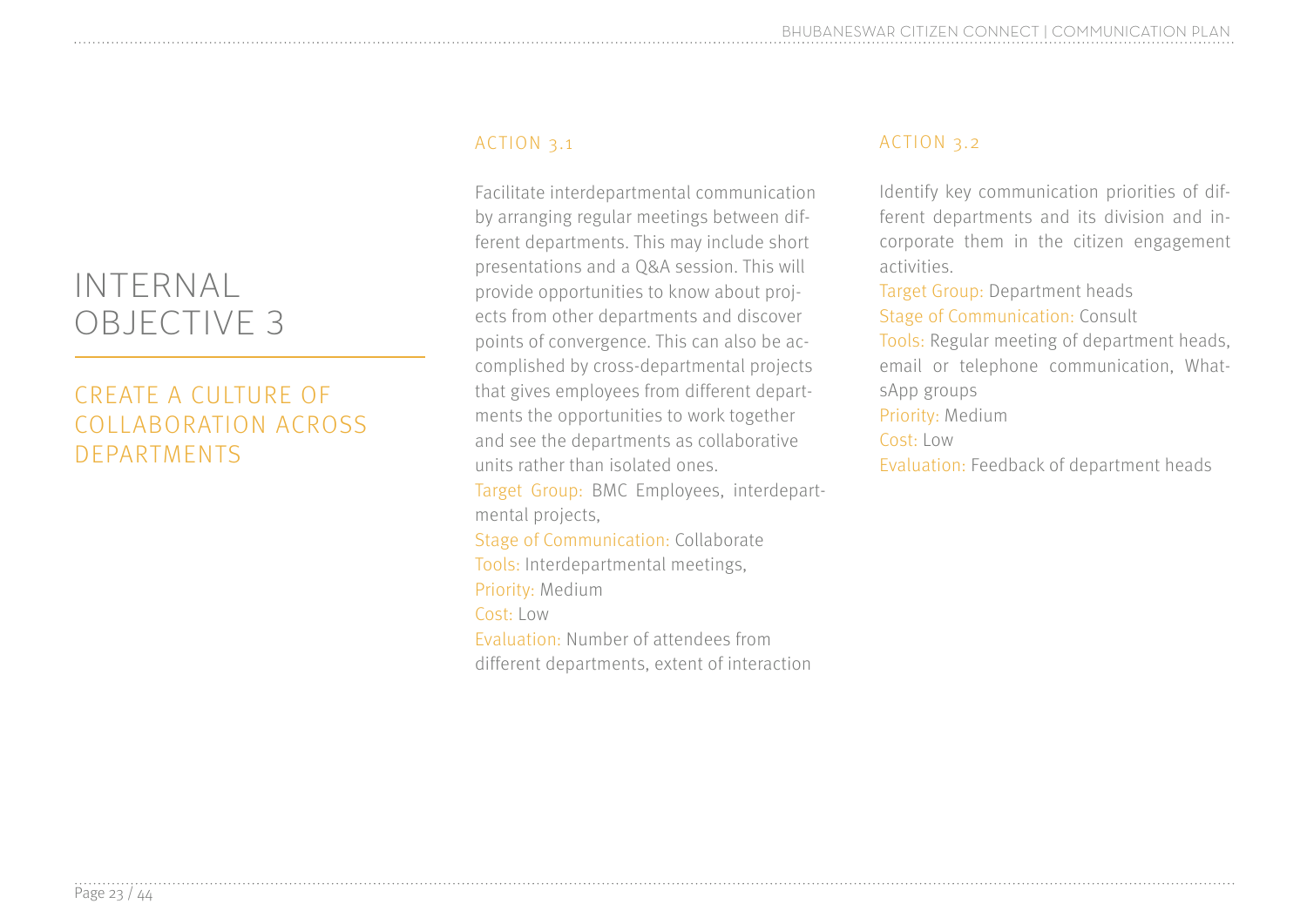#### KEEP BMC EMPLOYEES INFORMED ABOUT ONGOING & UPCOMING BMC INITIATIVES

#### ACTION 4.1

Identify preferred methods of BMC employees to receive information about ongoing initiatives.

Target Group: BMC employees Stage of Communication: Consult Tools: Online/paper survey forms circulated within the organization, emails with calls-toaction to seek the feedback Priority: High Cost: Low Evaluation: Response rate

#### ACTION 4.2

Employ communication channels based on the preferred methods of communication (of BMC employees) and create an internal communication strategy based on IAP2 methodology to inform, consult, involve, collaborate and empower.

Stage of Communication: All Target group: BMC employees Tools: Intranet, Quarterly reports, monthly newsletters, information boards, meetings, Emails, Newsletters, webcast.

#### Priority: High

Cost: Low

Evaluation: Number of active participation, views etc.

#### ACTION 4.3

Introduce a system that incentivises employees to stay informed and engaged. Incentives can be the form of an award or public recognition such as an announcement of individual or departmental success. Prior to that a survey may be conducted to gauge what drives the employees to do their best to stay informed and engaged. Stage of Communication: Inform Tools: Information sharing via preferred communication platform for BMC employees Priority: Medium Cost: Low Evaluation: Increase in employee's participation

#### Example: Siemens

1. Online communication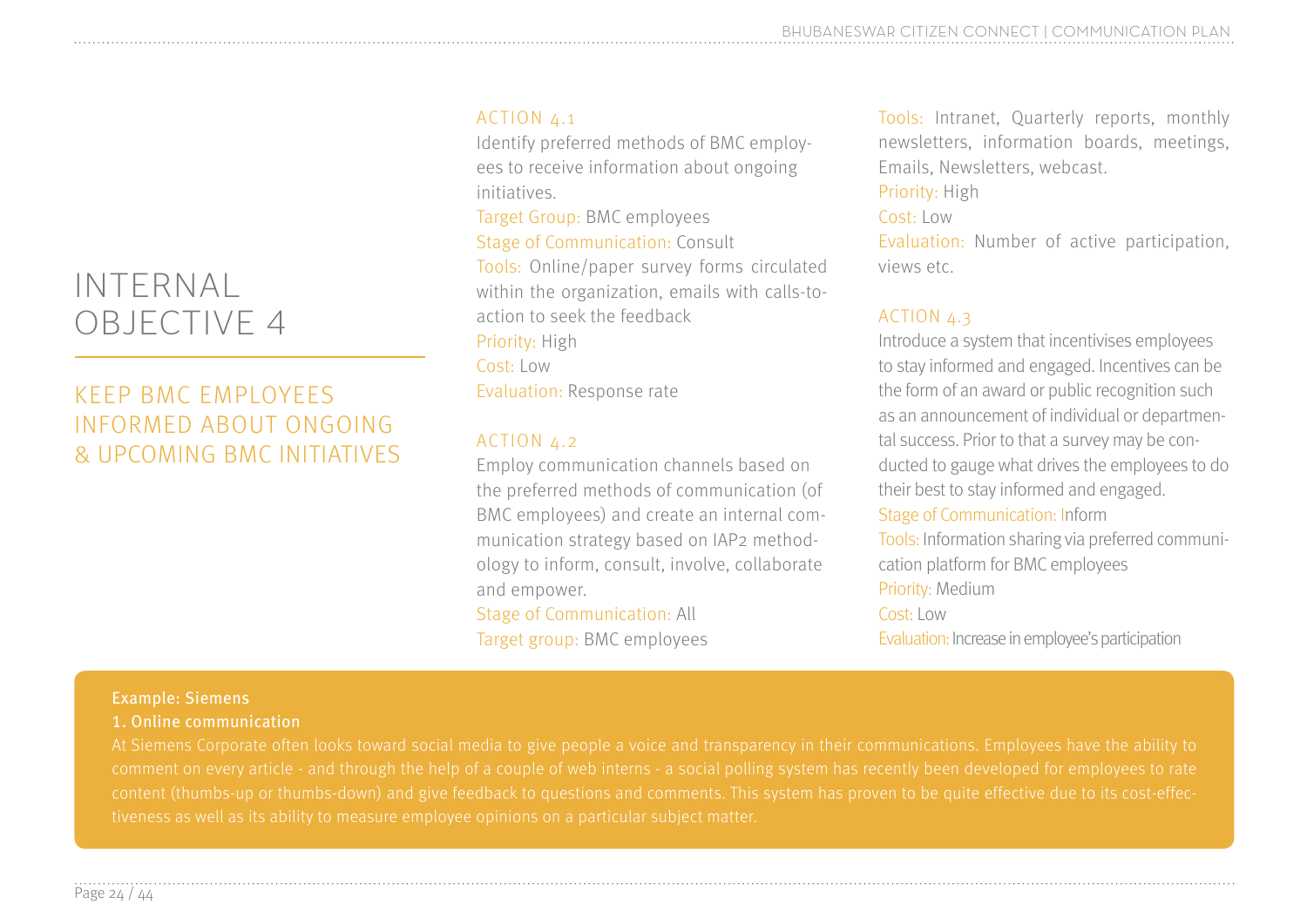#### EXTERNAL OBJECTIVE 1

#### CREATE AN OPEN & TRANS-PARENT INFORMATION PRO-CESS FOR INFORMATION BASED DECISION MAKING FOR CITIZENS

#### ACTION 1.1

Identify preferred communication channel for different citizen segments and stakeholder groups in order to maximize impact of citizen engagement activities. Stage of Communication: Consult Target Group: all citizens and stakeholder groups Tools: online and offline survey Cost: Low Priority: High Evaluation: Response rate

#### ACTION 1.2

Consistently share information about ongoing and upcoming projects/ events, public meetings and outcome of those events through social media and YouTube to make the information available and easy to share. Stage of Communication: Inform

Target Group: Citizens of ages 18-25 years (main age segment using social media) having access to internet

Tools: Social Media (Facebook, Twitter, Instagram, and YouTube)

Cost: Low

Priority: High

Evaluation: Number of Views, Likes, Shares and subscriptions

#### ACTION 1.3

Consistently share information about ongoing and upcoming projects/ events, public meetings and outcome of those events on Smart City Bhubaneswar website.

Stage of Communication: Inform

Target Group: Citizens of ages25-30 years that have access to internet

Tools: Smart City Bhubaneswar website, e-Varta Cost: Low

#### Priority: High

Evaluation: Number of Views, Likes and downloads, subscriptions to online newsletter, RSS subscription

#### ACTION 1.4

Using mass media such as newspapers, TV and radio to inform citizens without access to internet. Partnering with Odia and English newspapers and dedicating a part of a supplement or a column to inform citizens about the ongoing and upcoming initiatives. A TV channel can be dedicated to delivering information to the citizens about the initiatives and events. It is recommended that the broadcasting schedule is published well in advance. Radio channels can be used to broadcast information about the local meetings and even interviews with government officials.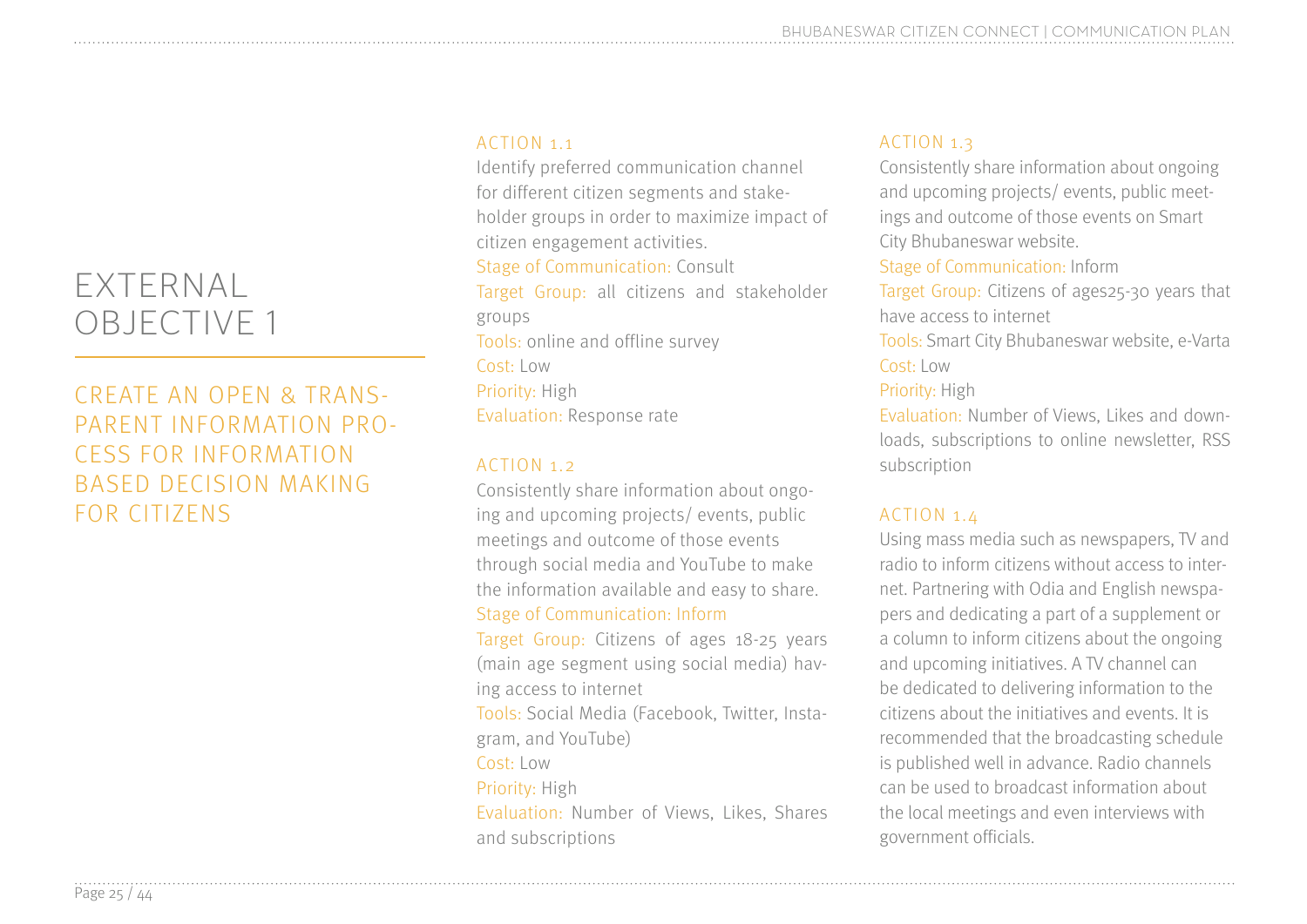#### Stage of Communication: Inform

Target Group: All citizens, audience segmentation has indicated a TV and radio ownership rate of more than 80% of households Tools: Newspapers, Public meetings, Radio, TV Cost: Medium Priority: High

Evaluation: Number of attendees in meetings, subscription to certain newspapers, radio listeners survey, TV ownership percentage

#### ACTION 1.5

Public meetings and brief presentations can be conducted at local level by the government officials/ spokesperson to give updates about initiatives taking place in that region. It is recommended that the public meetings be planned and announced well in advance so as to make it easy for citizens to accommodate it in their calendar. Stage of Communication: Inform Target group: Citizens that have no access to internet or mass media, slum dwellers Cost: Low Priority: High Evaluation: Number of attendees, extent of interaction.

#### Example: City of Kitchener for online strategy, Canada

which is used to inform and educate resigage them in conversation about the initia-

#### The City website:

zens and other stakeholders to create and

#### Example: Use of text message service to consult its citizens, Cambodia

the National Election Committee banned the last day before the election under the tion Day or the day before.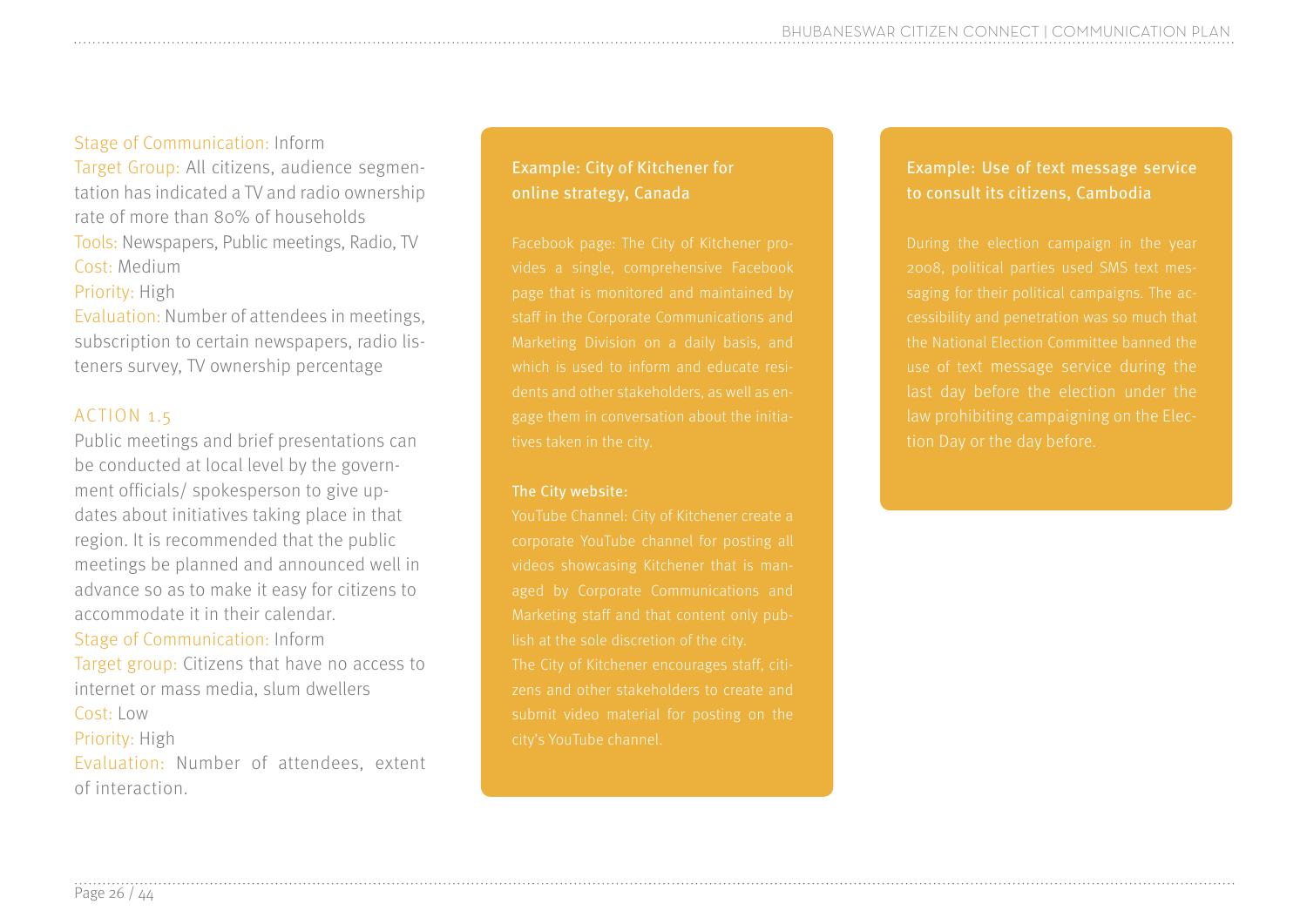#### EXTERNAL OBJECTIVE 2

#### DEVELOP DIVERSIFIED ENGAGEMENT ACTIVITIES & PLANNING PROCESSES TO CONSULT ALL CITIZENS

#### ACTION 2.1

Organize community mapping by involving the residents of a neighbourhood. Community mapping engages residents through a participatory platform that can produce visual data about community resources, the areas in need of restoration, public spaces etc. thereby encouraging the conversation about the places that matter. Citizens with disability can be involved in community mapping to survey and map the places that are and are not accessible to them which is a step towards improvement in accessibility Stage of Communication: Involve Target Group: Neighbourhoods associations and stakeholder groups representing marginalized segments Tools: Community Mapping

#### Cost: Low Priority: High Evaluation: Number of participants

#### ACTION 2.2

Public meetings to involve the citizens and special focus groups in the process of planning a certain aspect of a city/ neighbourhood. This gives them opportunity to voice their needs and gives them a sense of belonging.

Stage of Communication: Involve Target Group: Focused groups including but not limited to youth, adult, senior citizens Tools: Round tables, planning charettes, Cost: Low Priority: High Evaluation: No. of participants

#### Example: City of Vancouver, Canada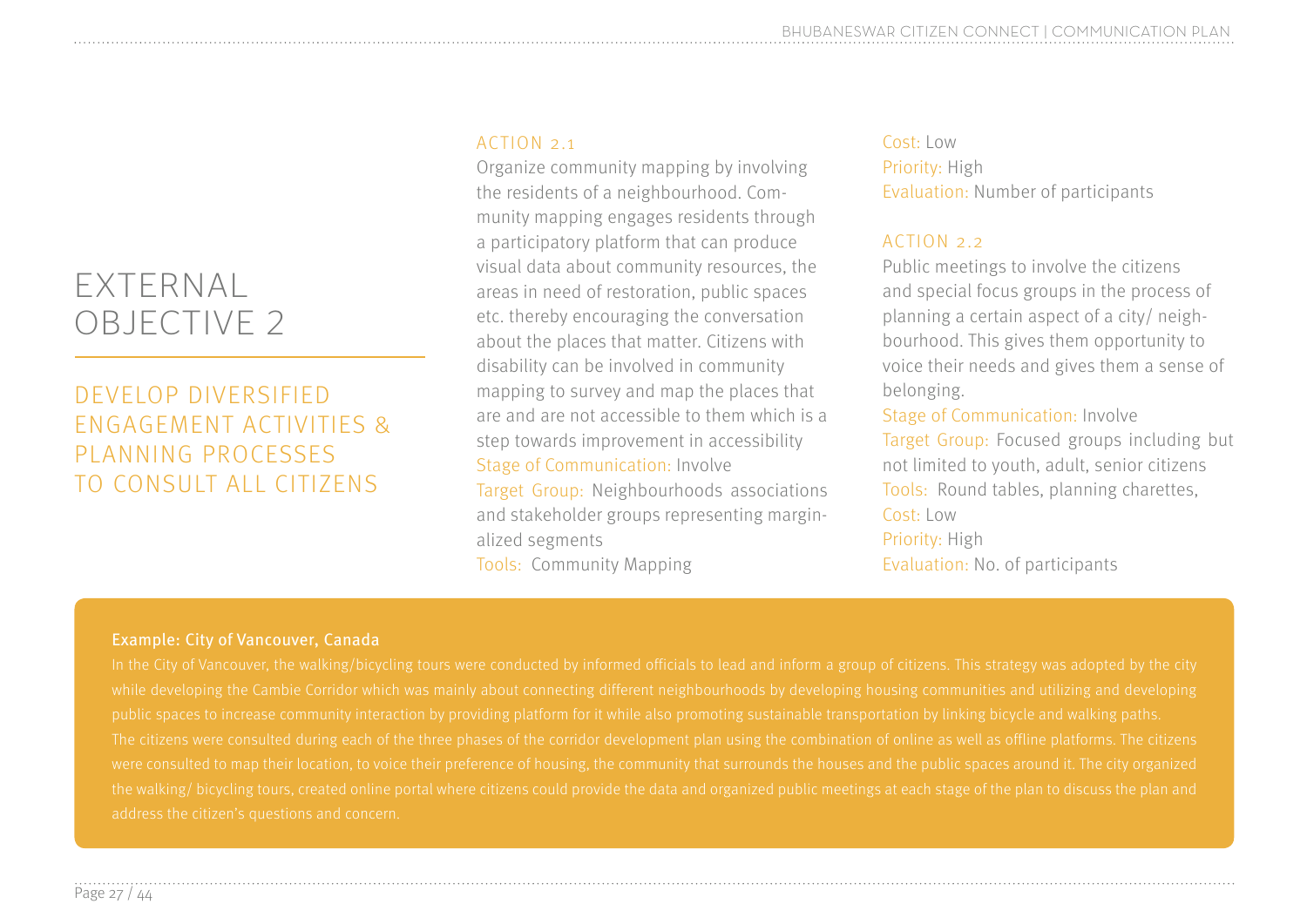#### ACTION 2.3

Collaborate with the local organizations that are actively working for the special needs groups to design citizen engagement activities for people with disability. Stage of Communication: Collaborate Target Group: NGO's and associations that work with citizens with disabilities Tool: Workshops, meetings, planning sessions Priority: High

Cost: Low

Evaluation: Survey, number of disabled people participating in citizen engagement activities.

#### ACTION 2.4:

 Create an environment where the silent communities feel encouraged to participate and express. This can be achieved by improving accessibility and organizing events designed specifically for each community. Stage of Communication: Consult, involve Target Group: Slum dwellers, transgender, migrants

Tools: Special focus group meeting, consultations, participatory planning sessions Priority: High Cost: Low

Evaluation: No of participants from the marginalized segments.

#### Example: City of Victoria, Canada

The City of Victoria developed a Disability Action Plan to better inform the disabled citioped means to improve upon it.

ings Better Hearing Australia hires hearing augmentation systems to support people

#### Example: Liverpool, UK

The Mayor of Liverpool city changed a general meeting with the members of gender Day of Remembrance, quite riod of mourning. This gave them wider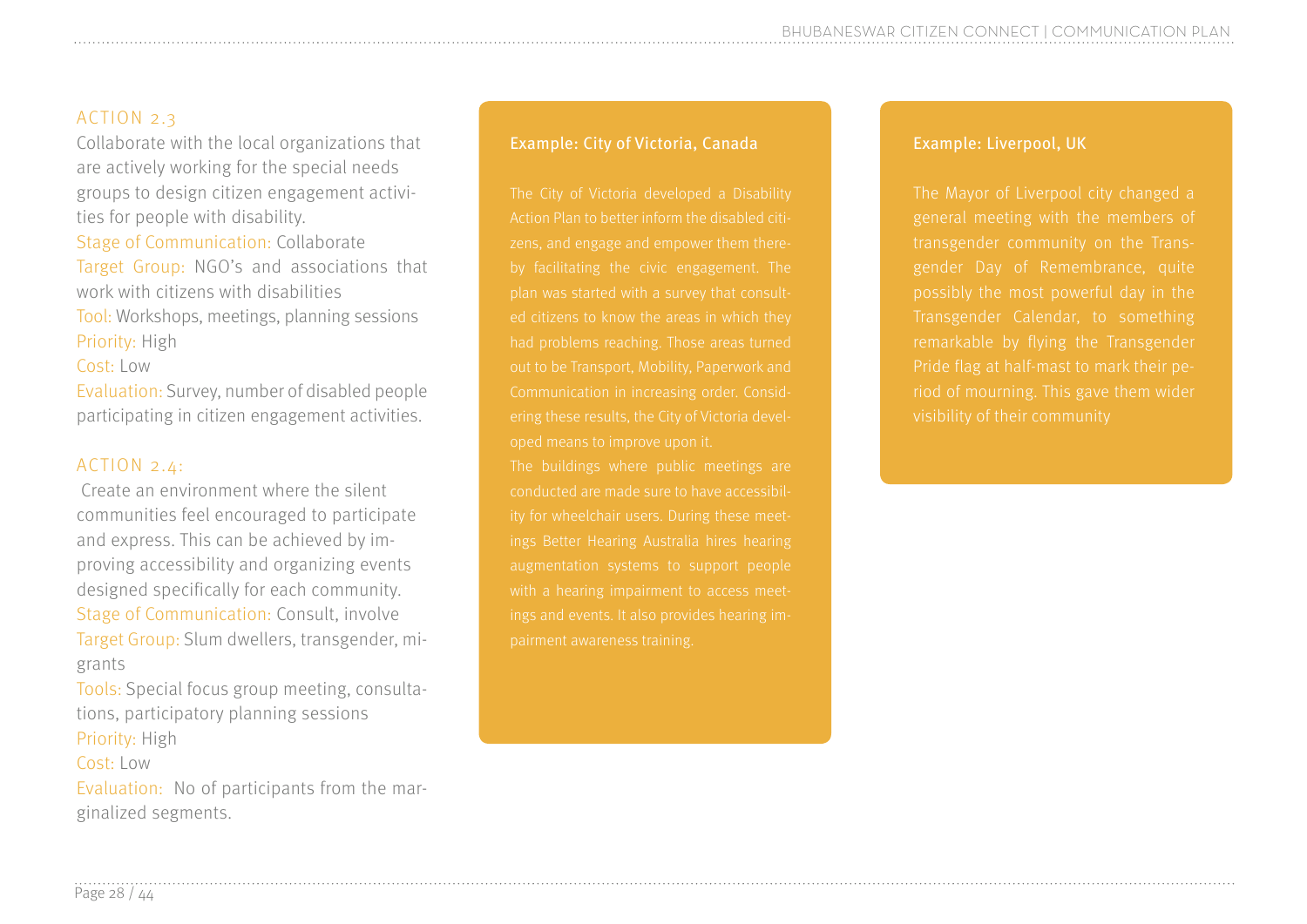#### EXTERNAL OBJECTIVE 3

#### CREATE OWNERSHIP & COMMITMENT AMONG CITIZENS & STAKEHOLDERS

#### ACTION 3.1

Taking citizens input in terms of preference to reform a part of a neighbourhood since it will make it more likely to give them the sense of belonging and responsibility. Simple things like installing trash cans, street lights, sitting bench can transform a neighbourhood because of increased citizen interaction.

Stage of Communication: Collaborate Target group: Neighborhoods Tool: Polling on priorities, participatory planning, Cost: Medium Priority: High Evaluation: Yearly survey and its analysis, interviews, number of participants

#### ACTION 3.2

Run competitions among neighbourhoods in the city such as the cleanest or safest neighbourhood etc.. This generates ownership among citizens for the cleanliness and safety of their neighbourhood. Stage of Communication: Involve Target group: Neighborhoods Tool: Web, social media, mass media, Cost: Medium Priority: High Evaluation: Yearly survey and its analysis, in-

terviews, number of participants

#### Example: Kibera Silanga Village Neighbourhood, Nairobi, Kenya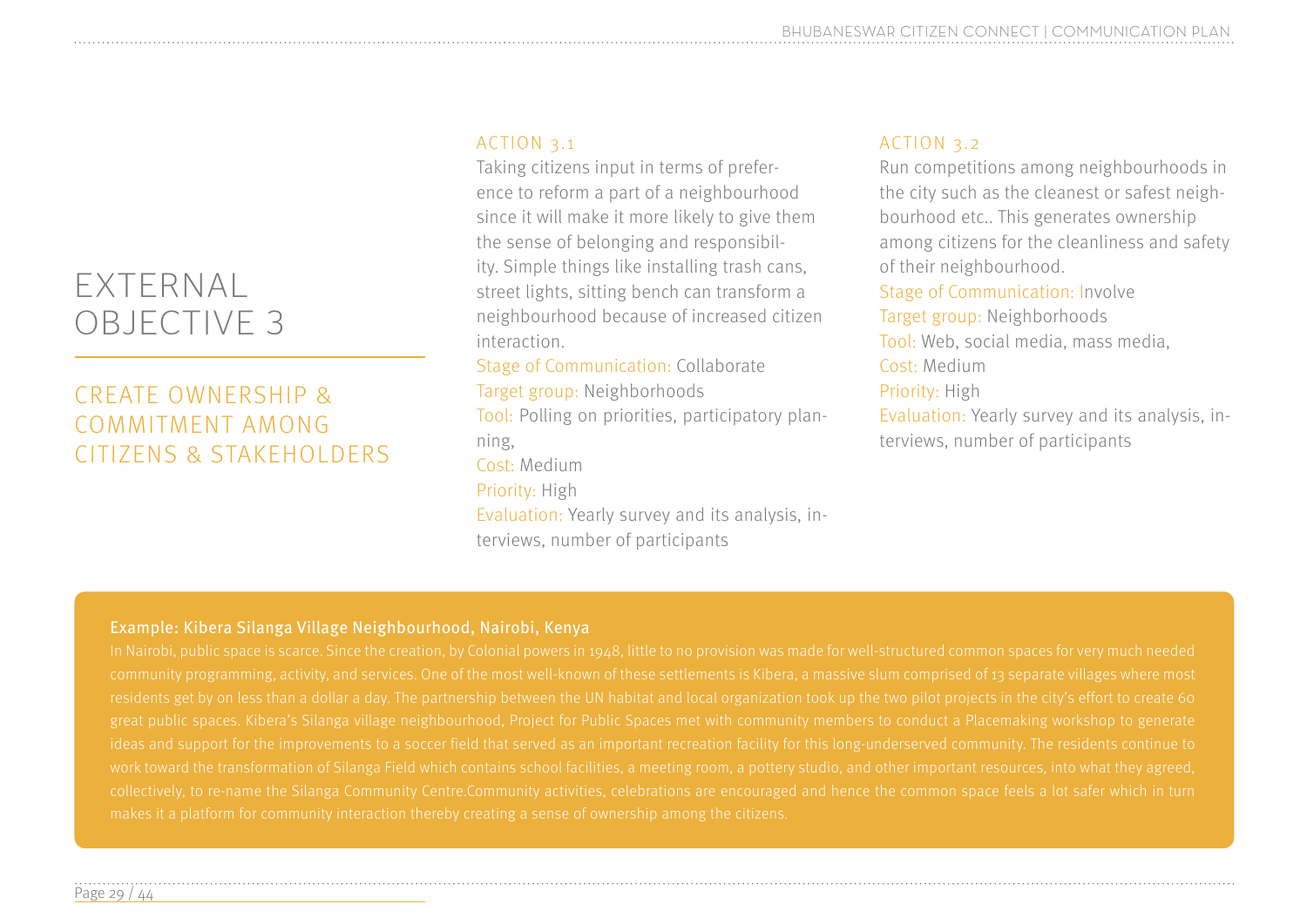#### ACTION 3.3

Engage with volunteers and student groups on particular themes such as 'Open defecation free Bhubaneswar' and 'Swachh Bharat Abhiyan Mission' for running campaigns and public monitoring groups. Stage of Communication: Collaborate Target group: NGOs and student groups Tool: Events, offline activities, Cost: Medium Priority: High

Evaluation: No of volunteers participating

#### ACTION 3.4

Scale up the existing Mobile application 'My City My Pride' and include other areas such as water leakage issues, issues with public toilets, accessibility for disabled people at public buildings etc. Stage of Communication: Involve Target group: Citizen's with smart phones Tool: Mobile application Cost: Medium Priority: Medium Evaluation: No. of downloads, no. of complaints resolved

#### Example: Sao Paulo, Brazil

Specifically, the centre was Wi-Fi free, were important to evaluate and measure the effects of changes applied.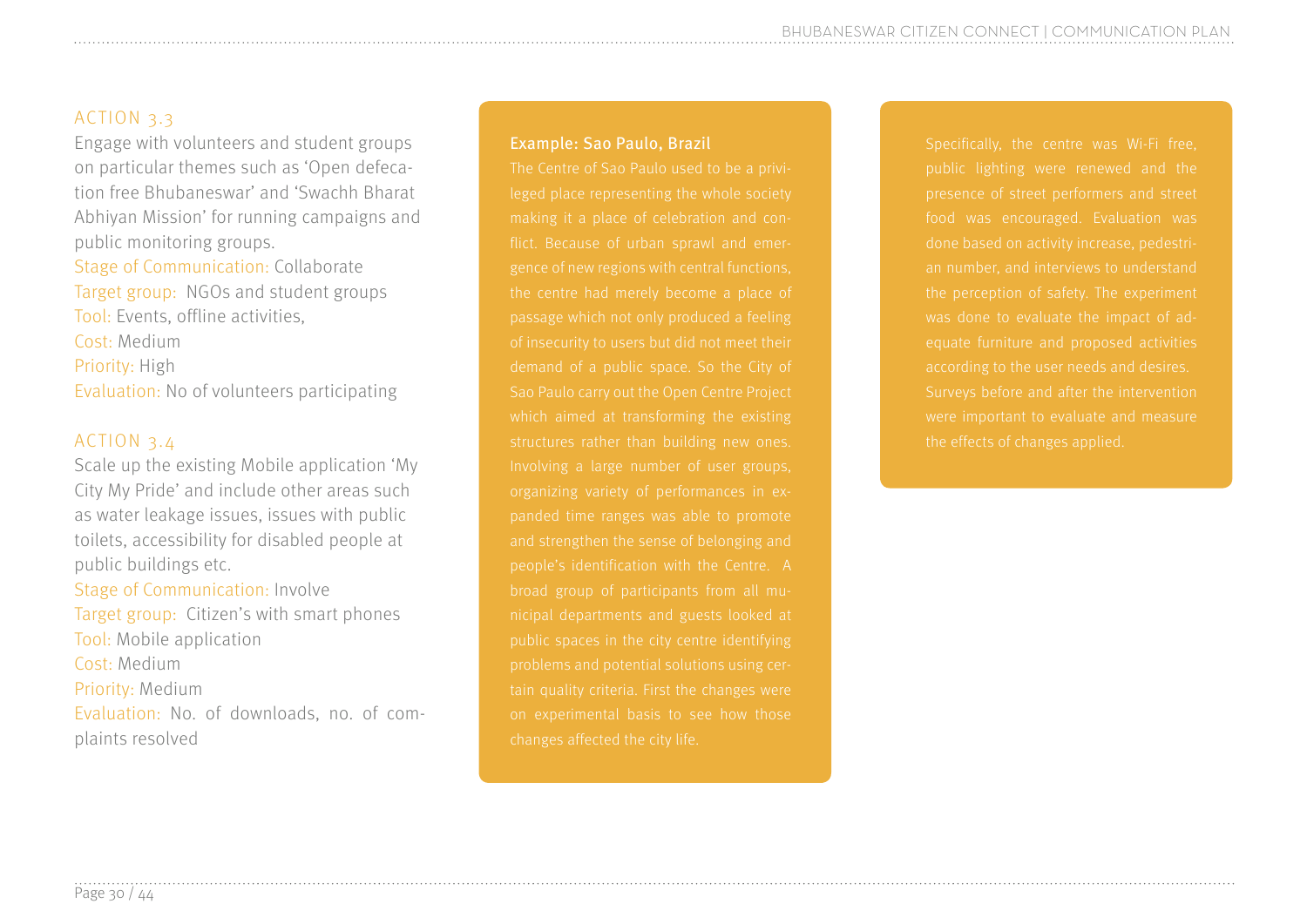#### EXTERNAL OBJECTIVE 4

#### EMPOWER CITIZENS TO MAKE DECISIONS

#### ACTION 4.1

Identify the areas in which citizens can be involved in decision making. Participatory budgeting, social auditing and vigilance committee are examples of areas where citizens can be involved.

#### Stage of communication: Detail

Target Group: BMC, stakeholder groups Tool: round tables, meetings Priority: High Cost: High Evaluation: no of initiatives to empower citizens

#### ACTION  $4.2$

Traing citizens and government employees in social auditing. Introducing social auditing for development projects. Stage of communication: Empower Target Group: citizens and stakeholder groups

directly affected by projects Tool: Social Auditing Priority: High Cost: Medium Evaluation: feedback of stakeholders

#### ACTION 4.3

Introduce participatory budgeting BMC activities. Citizens brainstorm spending ideas, volunteer develop a budget proposals based on these ideas, residents vote on proposals, and the government implements the top projects. For example, if community members identify recreation spaces as a priority, their delegates might develop a proposal for a cricket ground renovations. The residents would then vote on this and other proposals, and if they approve the cricket ground, the city pays to renovate it.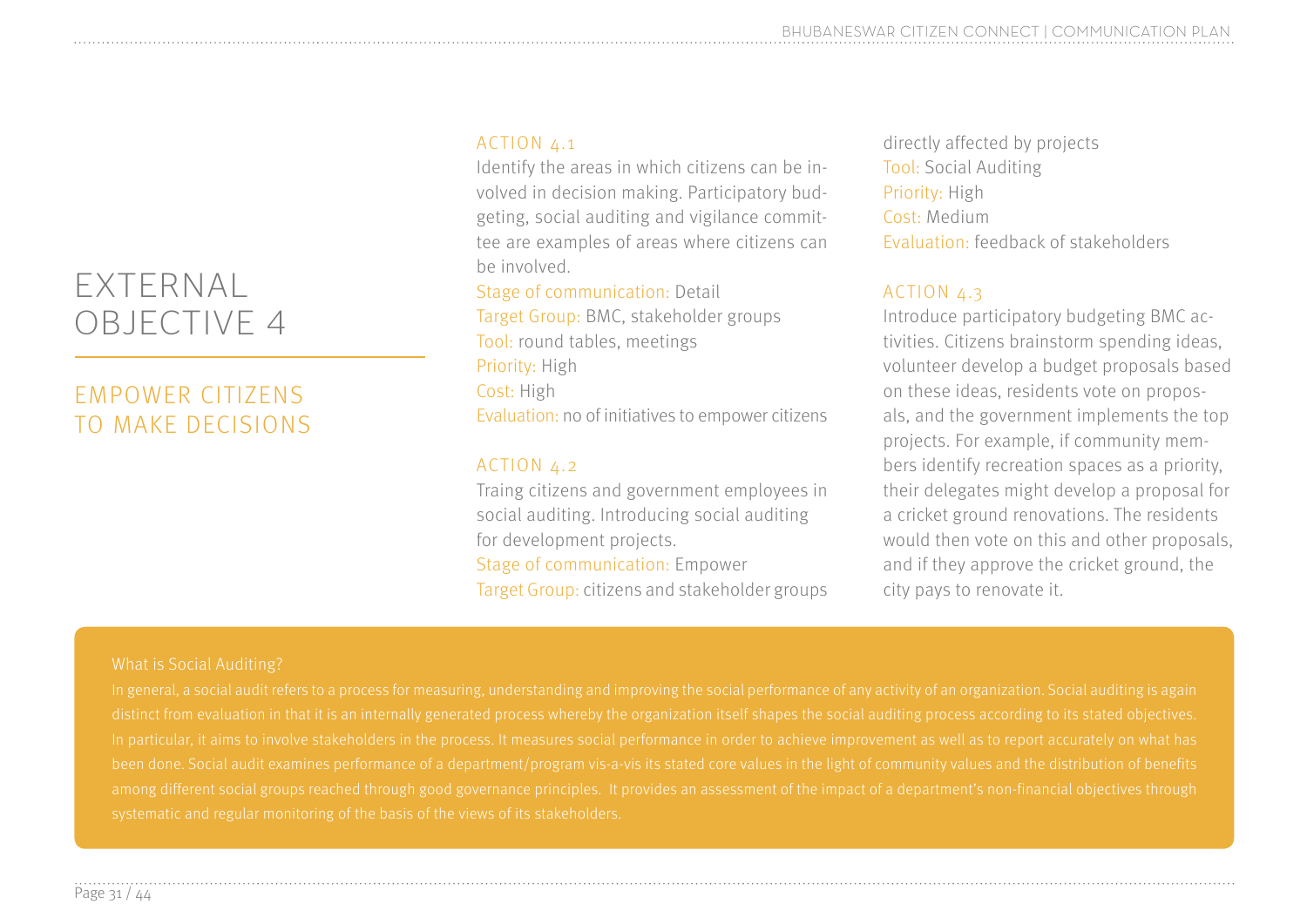Stage of communication: Empower Target Group: Stakeholders Tool: participatory budget planning sessions, online and offline polling Priority: Medium Cost: low Evaluation: feedback of stakeholders

#### ACTION 4.4

Develop participatory micro-planning exercise with local officials and stakeholder representatives. Such exercise helps the local officials interact more closely with the community and understand it and vice versa. Stage of communication: Empower Target Group: Stakeholders Tool: participator planning sessions Priority: High Cost: low Evaluation: feedback of stakeholders

#### ACTION 4.5

Introduce a Municipal Vigilance Committee to monitor Bhubaneswar Municipal Corporation with the key fucntion to ensure that municipal programs and budgets reflect local priorities. Vigilance Committees may be constituted by thematic areas such as Health, Mobility, Waste management etc.

Stage of communication: Empower Target Group: Stakeholders Tool: Vigilance Committee, audits Priority: medium Cost: low Evaluation: feedback of stakeholders

#### Example: Micro-development planning as part of social audit

This led to the identification of several their labour. The rest of the money came from the district office and was mobilized

oped a sense of ownership of the project. tatives developed quickly into one of mu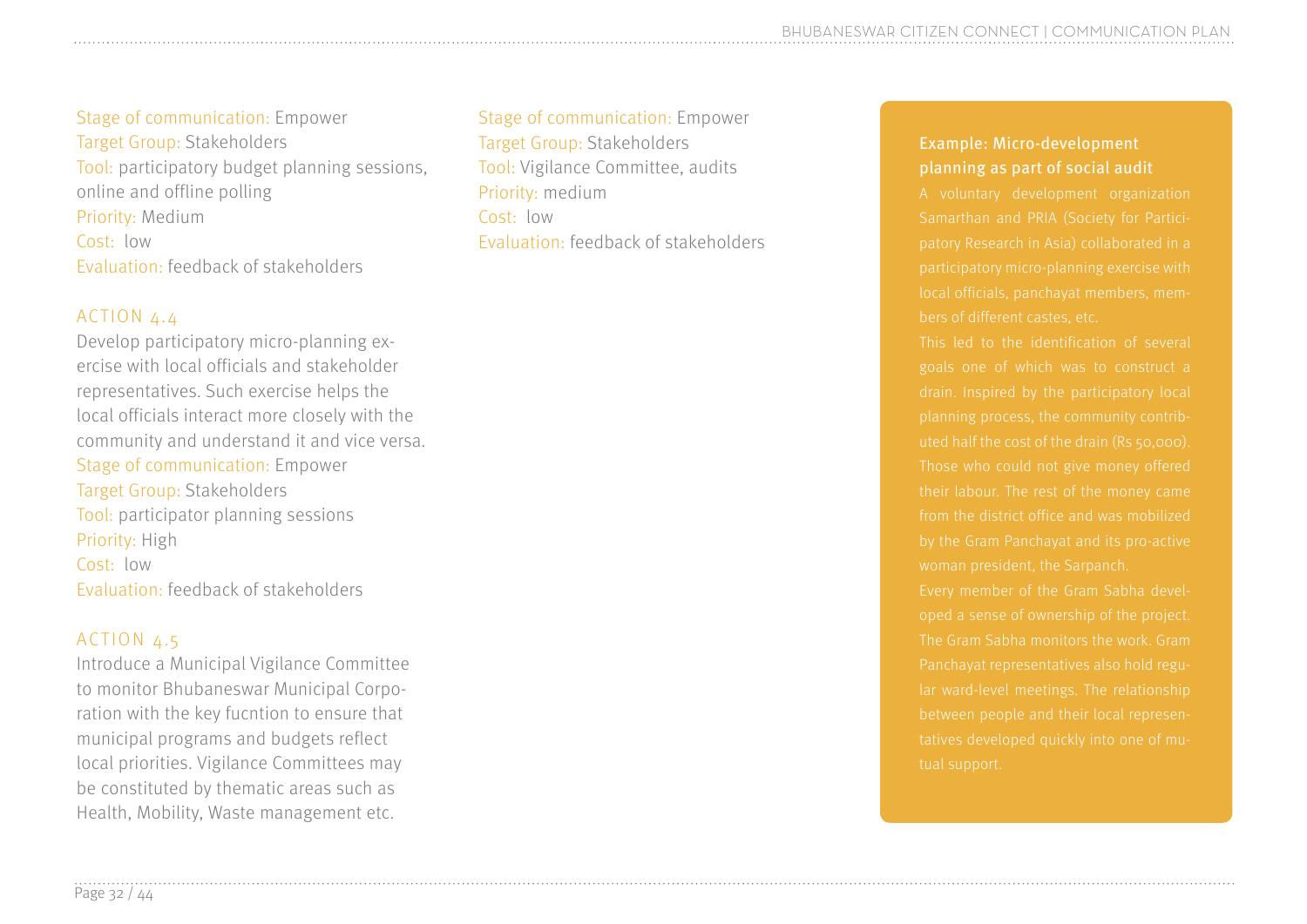Example: Participatory Budgeting in the Republic of Philippines

#### Step 1: Preparation and initiatio

• The Local Government Unit (LGU) initiated the cial/municipal/city budget for participatory Buddiscretionary fund or a percentage of the LGUs development fund (as in the case of Brazil where the law provides that 20% of the city budget must be set aside for PB).

• LGU creates a technical working group (TWG) tasked to liaise and assist the PB groups that would be created later on. The TWG is typically composed of the LGU administrator, budget office, treasurer, engineer's office, and other related agencies.

• Philippine Center for Civic Education and Democracy (PCCED), with the assistance of the LGU then the number and nature of civil society organizations in the area.

• The LGU, citizens' and Civil Society Organization (CSO) representatives, and PCCED will then agree upon a set of guiding principles, regulations and rules of the PB process and then they establish a calendar of events/planning cycle.

#### Step 2: Participatory budget formulation

 • PB begins with information campaigns, public ed-(both general knowledge and the local budget cycle and priorities) and explain the principles of PB and the virtues of participation and citizenship.

express and debate their needs and priorities. Espeople can initially vote on what they think should be the development direction or priority of the province/city/municipality.

ferent parts of the city/locality for a first-hand obser-

• PCCED then organize a series of training workshops for pertinent skill development for the neighbourhood/ sector representatives

• At this point, the representatives will gather in a write shop where they are expected to produce proposals for the priorities that have been identified.

• The LGU will then convene a PB Showcase where the representatives explain the priorities and projects produced through the PB process will be displayed/ presented in public.

• An election will then be organized so the general public can vote on the projects. Based on the results of the popular vote, projects will be funded by the

#### Step 3: Implementation

 • Projects approved are implemented through a process that is in accordance with both national and local laws

engaged in the PB process by participating in moni-

#### Step 4: Program evaluation and publication

and PCCED identifying strengths and weaknesses and proposing changes to the next budget cycle. The whole process is documented and the results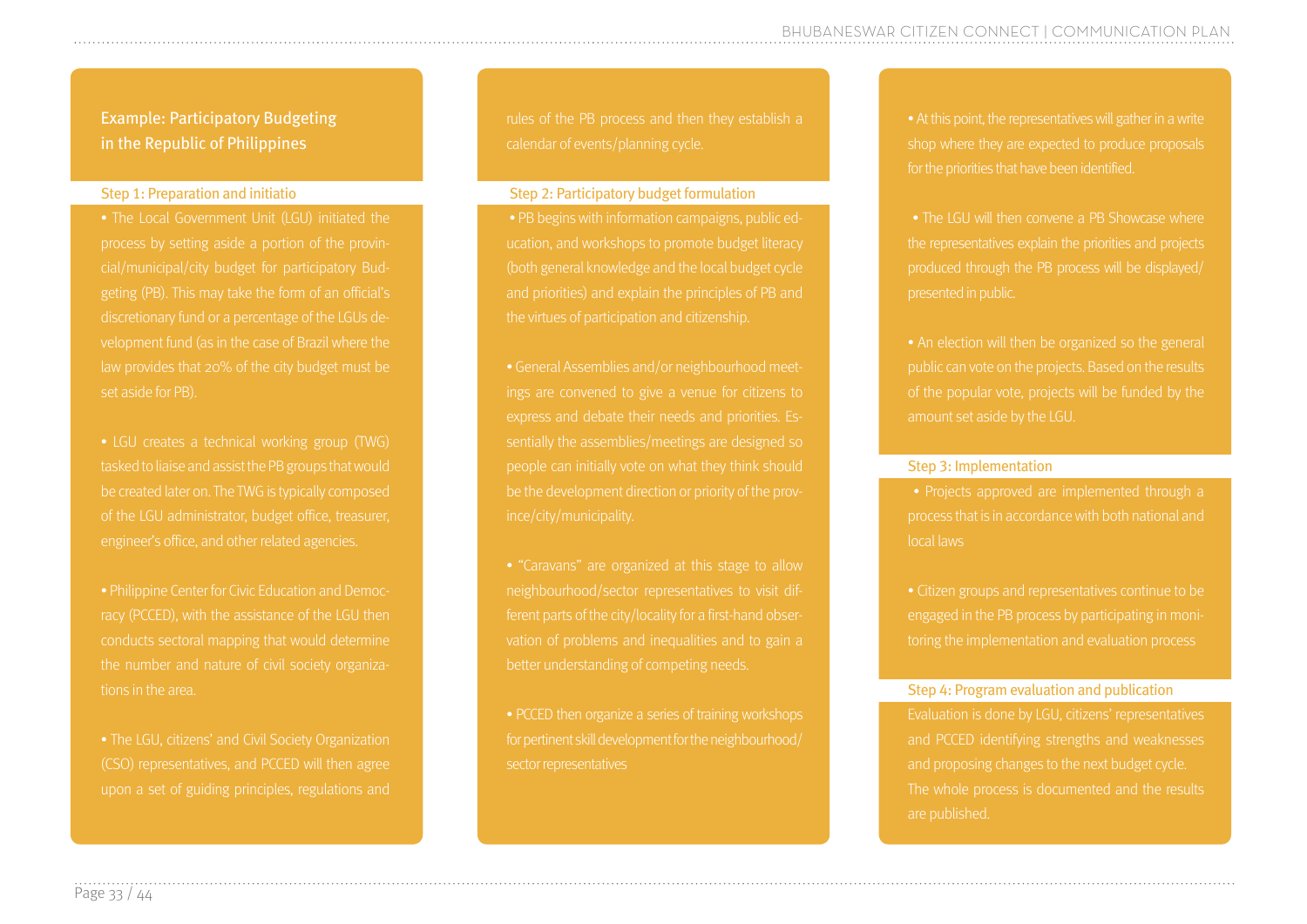#### EXTERNAL OBJECTIVE 5

#### MAINTAIN GOOD MEDIA RELATIONSHIPS

#### ACTION 5.1

Determine the media spokesperson of a particular department and make this information available on the government website. Stage of Communication: Inform Target group: Mass media representatives Tools: Website Priority: High Cost: Low Evaluation: Feedback of media representatives

#### ACTION 5.2

Proactively inform media representatives about the ongoing and upcoming citizen engagement initiatives. Stage of Communication: Inform Target Group: Media representatives Tools: Press conference, press release Priority: High Cost: Low Evaluation: Extend of media coverage

#### ACTION 5.3

Organize events for the media representatives to get feedback on and support for citizen engagement activities

Stage of Communication: Collaborative Target group: Media representatives Priority: High Tools: Consultations, feedback rounds Cost: Low Evaluation: No. of participants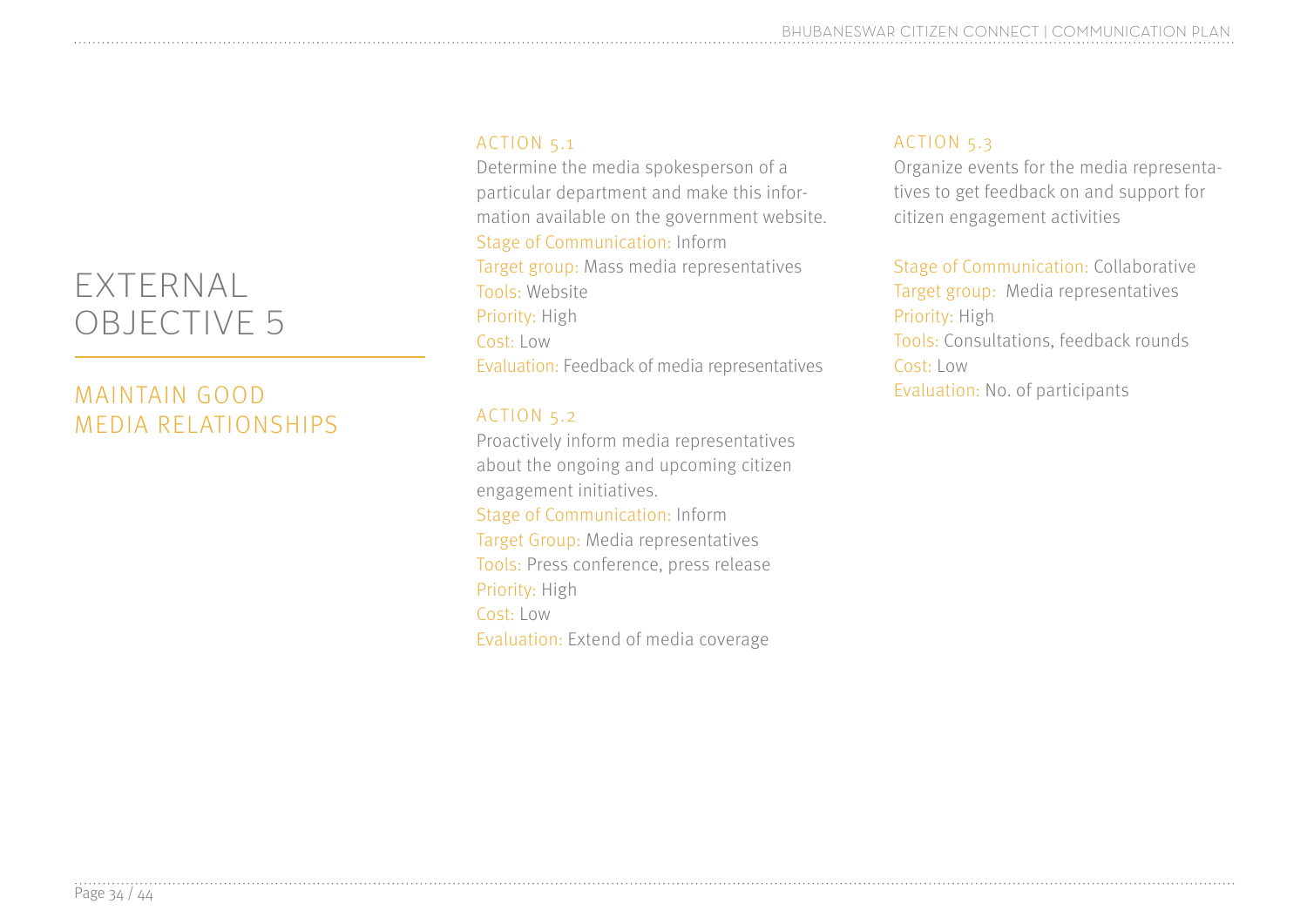#### EXTERNAL OBJECTIVE 6

#### CREATE RESILIENCE IN THE COMMUNICATION SYSTEM & BE PREPARED FOR EMERGENCY SITUATIONS

#### ACTION 6.1

Provide a functional Joint Information Center at BMC allowing City Public Information Officers from Police, Fire Department, CMO, and Public Works to effectively produce and provide information to the public in times of emergency.

Target Group: City staff Stage of Communication: Collaborate Priority: High Cost: Medium

#### ACTION 6.2

Develop a plan about the first communication response for the times of emergency. This includes: a) Identify partners and entities that should receive direct information and updates during emergencies. b) Update the website's emergency switch-over feature to provide immediate information and links directing public to other emergency response organizations within the community. C) Create a bank of city phone messages to be used in crisis and develop a plan so that City staff will know how to quickly switch to emergency information provision for staff as well as public. Target Group: City staff

Stage of Communication: Collaborate Priority: High

#### Cost: Medium

#### ACTION 6.3

Educate citizens about informational resources available during an emergency event. In essence, develop emergency plan for all the business and residential units and schedule the emergency response drills. Target Group: Citizens, staff members Stage of Communication: Inform, Involve Priority: High Cost: Medium

#### ACTION 6.4

Prepare communication message maps by: a) Selecting and researching information on the top four crisis emergencies likely to affect the City. B) Creating and update preparation, response, and recovery message maps for selected emergency events. C) Upgrading the message maps to make them usable on television and the website. Target Group: Staff members Stage of Communication: Collaborate Priority: High Cost: Medium/ High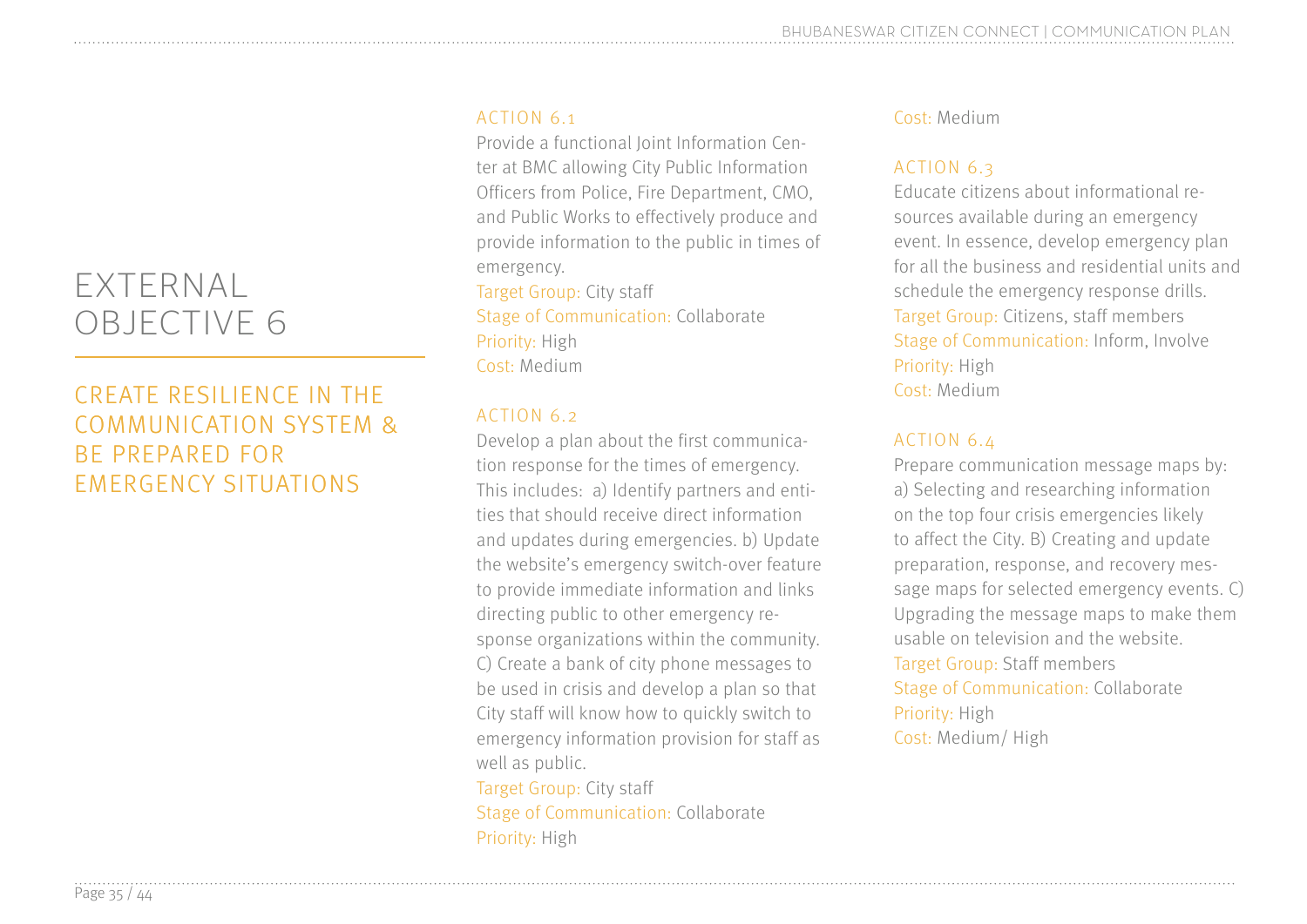### HUMAN RESOURCES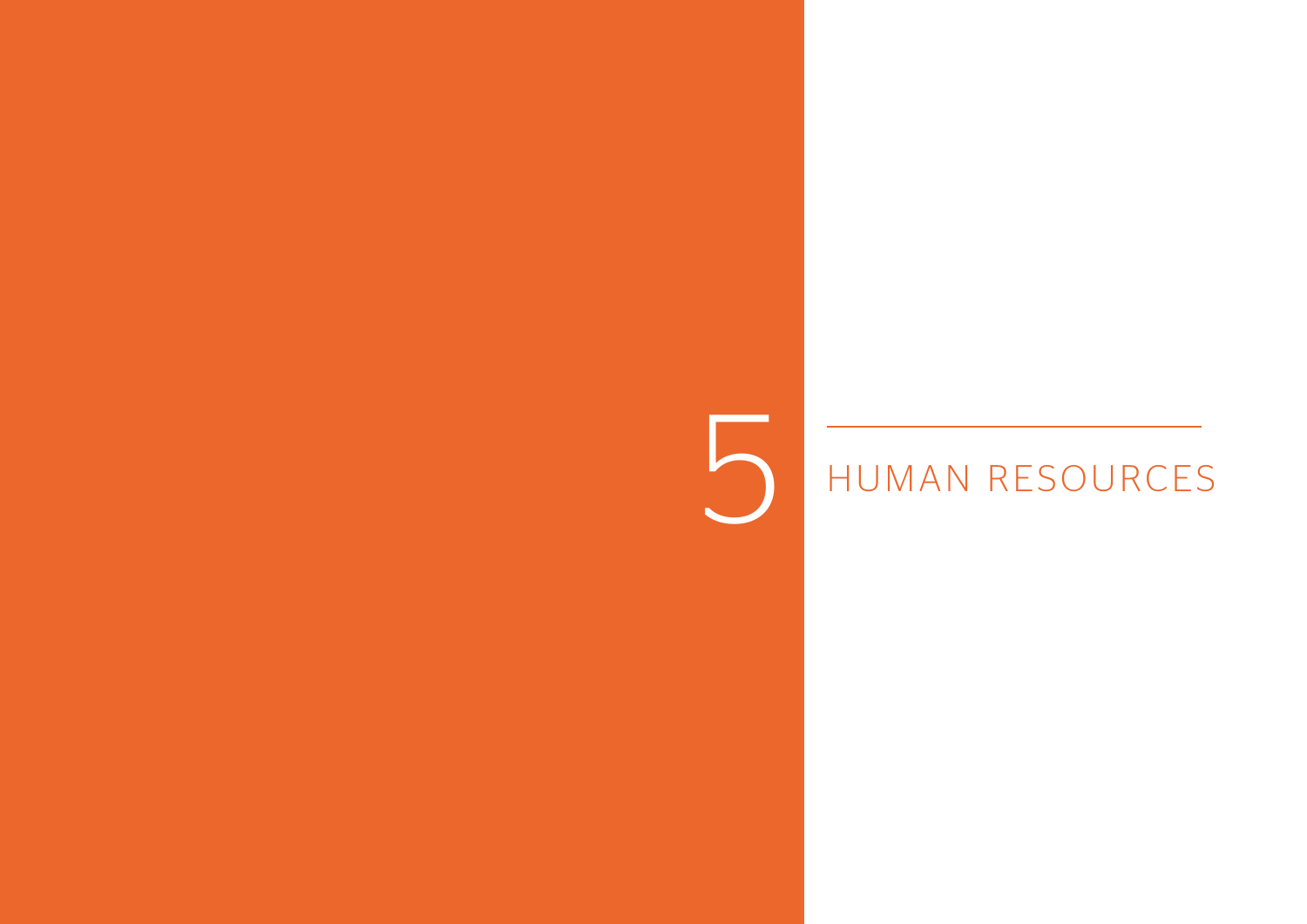

Young people express their politics in new ways, often invisible to older generations... They prefer immediate action through volunteering rather than abstract politics.

- MacArthur Foundation

A dedicated communication team responsible for citizen engagement will work together to:

- Ensure consistency and quality of the con -tent and appearance of all communications of BMC;
- Meet citizen engagement goals and objectives;
- Coordinate communication efforts across the City.

The following communication team is proposed:

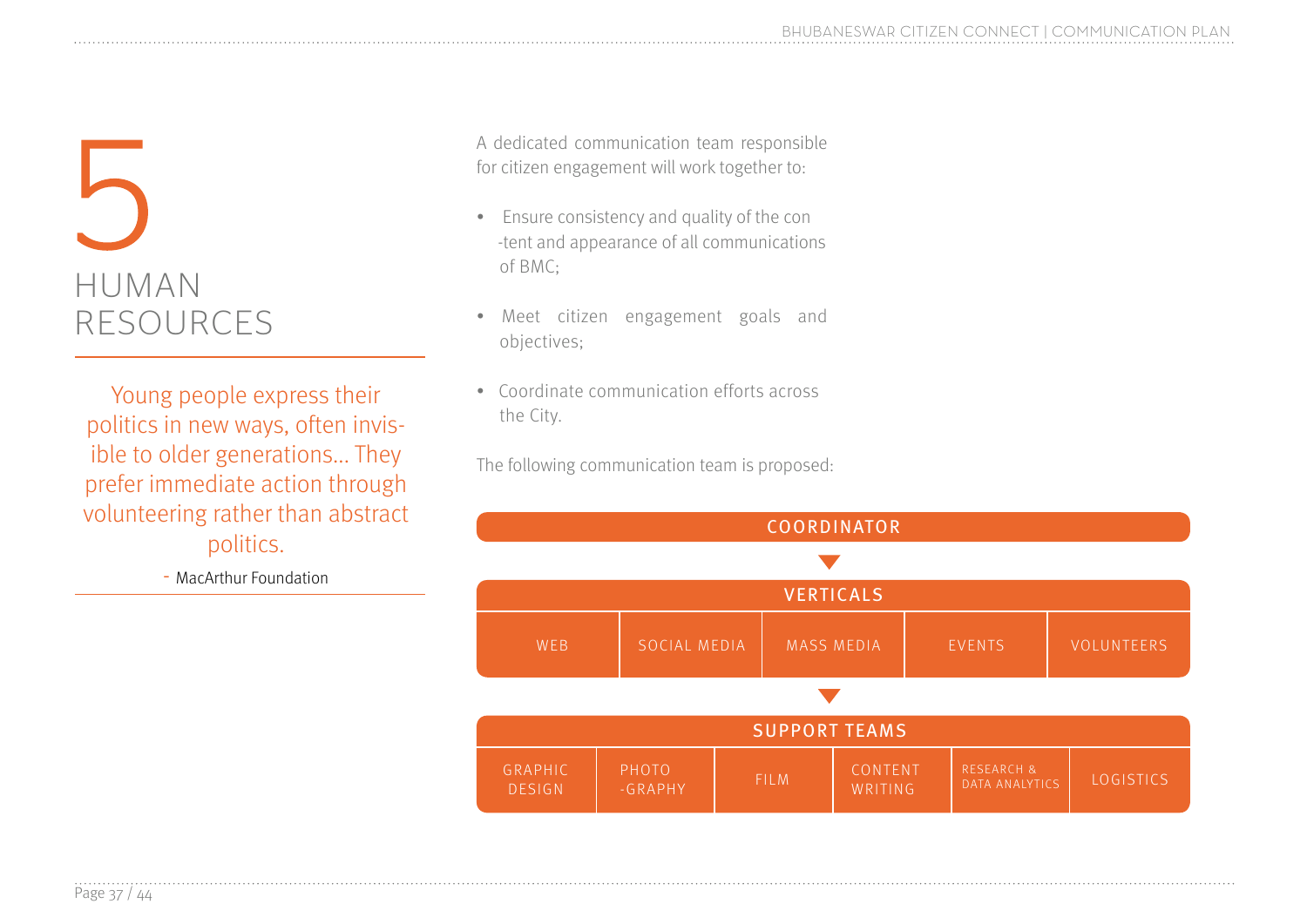#### COORDINATOR

• Develops, reviews and updates long-term strategy for Citizen's Connect Initiative

• Responsible for overall coordination between all communication verticals and support teams, sets milestones and deliverables for verticals

• Responsible for regular team evaluation and for providing a continuous training and capacity building platform

• Develops and implements communication and citizens engagement plan

• Identifies communication and citizen engagement priorities across all departments

• Maintains and nurtures partnership and knowledge exchange between partnering cities

• Ensues quality and consistency in citizen engagement and communication

• Serves as point to point contact for associated organizations such as NGO's, student associations etc.

• Will be the point to point contact to Commissioner, Bhubaneswar Municipal Corporation, for all activities of Citizen's Connect team

1 Person, full time commitment

#### WEB VERTICAL

• Responsible for programming, design, maintenance and timely update of Smart City Bhubaneswar Website

• Responsible to optimize google-search-engine results for Smart City Website

• Reports to Citizen's Connect Coordinator on regular basis

• Supports Mass Media vertical in designing and sending mass emails to citizens

• Web vertical is also responsible to design, develop and maintain new media applications such as mobile phone apps

• Regularly informs all other communication verticals on upcoming changes on Smart City Web

Team consisting of 1 web developer and 1 person for content generation and update

#### SOCIAL MEDIA VERTICAL

• Responsible for engaging citizens and all stakeholders via social media platforms such as FB, Twitter, Instagram, WhatsApp, YouTube etc.

• Designs and implements social media campaigns in coordination with Citizen's Connect Coordinator and the communication verticals (Events, Web, Mass Media)

- Reports to Citizen's Connect Coordinator on regular basis
- 1 Person, half-time commitment

#### MASS MEDIA VERTICAL

- Responsible to inform Mass Media about initiatives and events under Citizen's Connect Program in timely manner
- Responsible to maintain and nurture a collaborative partnership with all media channels
- Mass Media channels include: News Paper and Journals, Radio, SMS, TV and mass emailer
- Drafts press release, mass SMS and mass email messages and documents coverage of citizen connect program in mass media
- Makes media coverage available to Citizen's Connect Coordinator and the other communication verticals for dissemination on website and social media platforms
- Co-develops citizen engagement activities with mass media partners (e.g. event with Radio Partners, Talk show with TV partners )

1 Person, full time commitment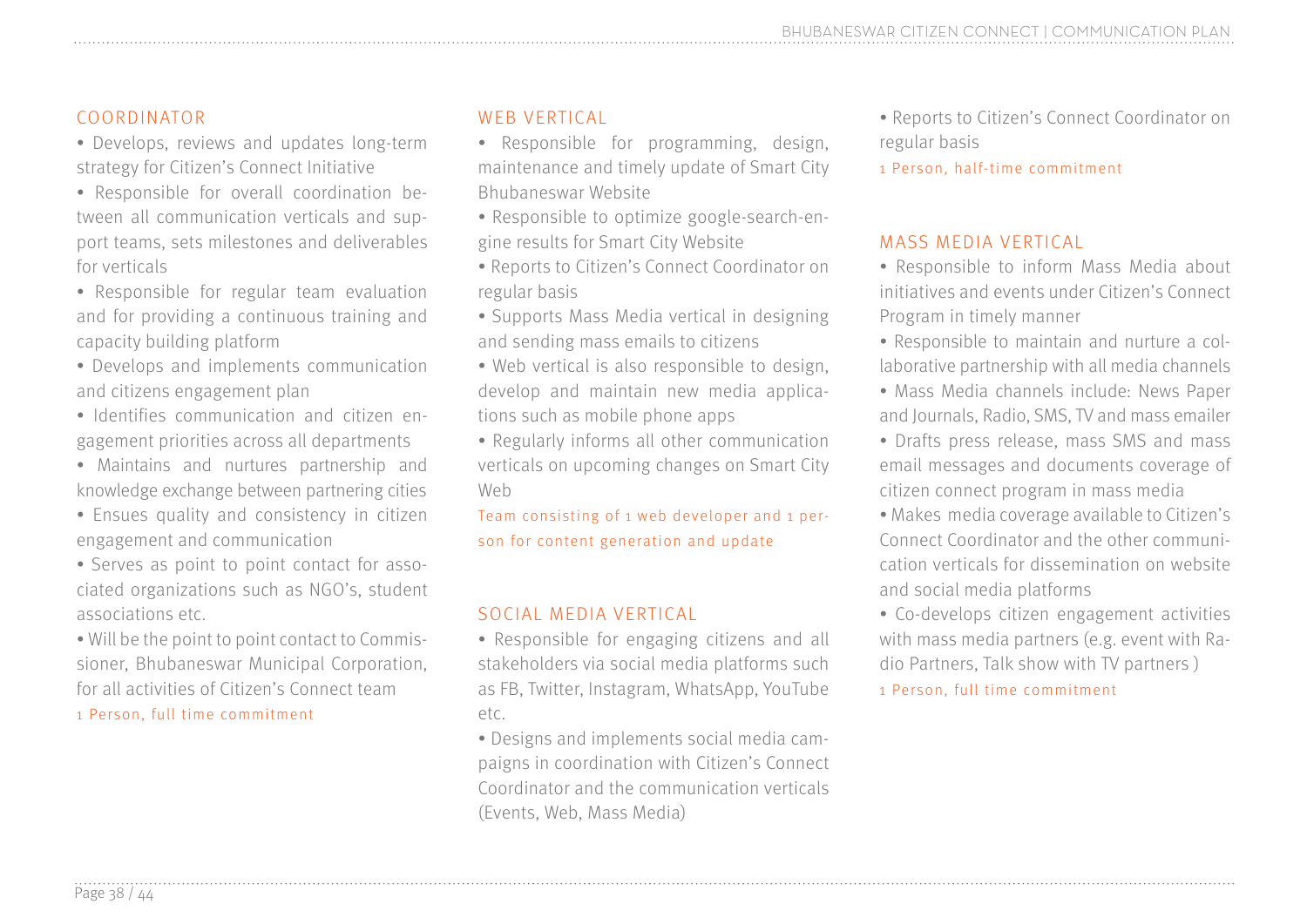#### EVENTS VERTICAL

- Responsible to organize events, seminars, campaigns etc. under Citizen's Connect including timely stakeholder engagement, fundraising efforts and budgeting
- Ensures key message of organized events is consistent with the overall communication objectives
- Documents all events and is responsible for data collection and entry
- Closely works with all the communication verticals (Web, Social Media, Mass Media) to ensure timely and maximum coherence between event organization and media communication
- Reports to Citizen's Connect Coordinator
- 1 Person, full time commitment

#### VOLUNTEER VERTICAL

- Responsible for meaningful engagement of volunteers to reach citizen engagement objectives
- Point to Point contact for single volunteers or for volunteering organizations
- Responsible for mobilizing volunteers
- Coordinates with communication verticals to find out about assignments available for volunteers
- Records volunteer opportunities, skill set available with volunteers and volunteer's achievements
- Creates incentives to honour the contributions of volunteers
- Reports to Citizen's Connect Coordinator
- 1 Person, half time commitment

#### SUPPORT TEAMS

The support teams may be composed by volunteers, hired professionals and existing BMC staff members. The support teams will contribute to the communication verticals with valuable inputs including the following: graphic design, content writing, photography, film, research and data analytics, logistics, etc. Support team member may work on a project basis only.

Multiple personnel with a min. time commitment per person/week: 10 hrs.

#### CONTINUOUS EVALUATION

Team evaluation: Peer-to-peer evaluation presents a powerful tool to ensure organizational development by identifying things that work and things that do not work. It is recommended to have a monthly peer-to-peer evaluation among all communication team members.

- Evaluation of citizen engagement: It is recommended to have a monthly evaluation on the citizen engagement progress. All team members and external contributors shall be contributing to the evaluation. The following questions may be used as a template:
- Are we communicating as much as we should?
- Are we meeting our citizen engagement objectives?
- Are we communicating the right information? The information that the citizens need?
- Are we using the best ways to communicate? Are we inclusive in our communication?
- Are we communicating in a timely manner?
- How can we communicate more consistently in both forms (visual presentation) and substance (message)?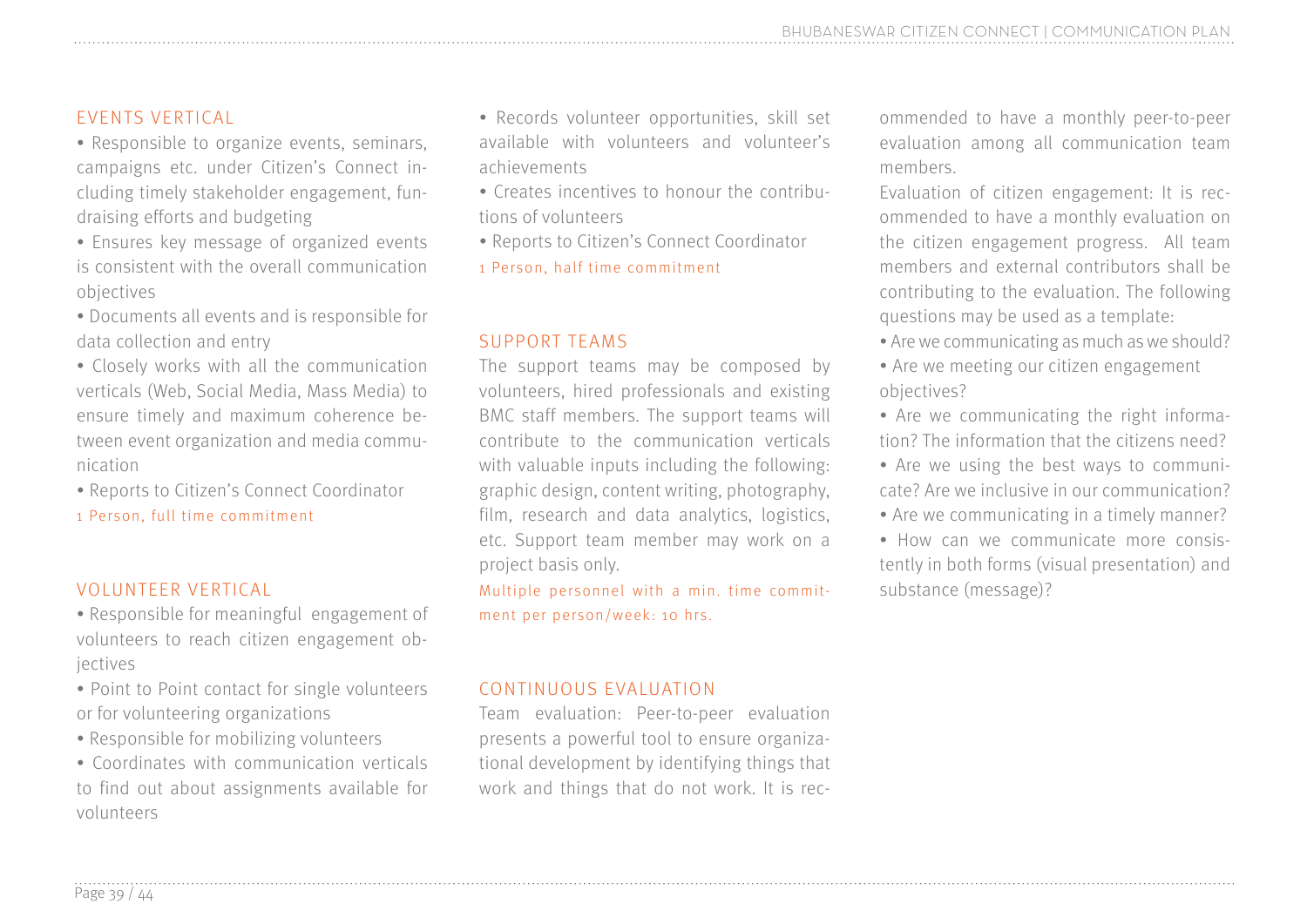1. Advancing Transgender Equality: A Plan for Action. (2011). United Kingdom.

2. City of Berkley. Accessed December 2015: http://www.cityofberkeley.info/emergencyalerting/

3. City of Kitchener. (2010). Online Communications Strategy. Kitchener, Canada.

4. City of Vancouver. Cambie Corridor Planning Program. (2015). Accessed October 2015: http://vancouver.ca/home-property-development/cambie-corridor-plan.aspx

5. City of Victoria. Disability Action Plan. (2013). Accessed November 2015: http://www.dhs.vic.gov.au/forbusiness-and-community/community-involvement/people-with-a-disability-in-the-community/disabilityaction-plans

6. City of Victoria. (2009). Disability Action Plan. Victoria, Australia.

7. Liverpool Trans. Accessed December 2015: http://www.liverpooltrans.co.uk/

8. Future Challenges. Thinking global, living local: Voices in a globalized world (2011). Accessed September 2015: https://futurechallenges.org/local/the-rise-of-citizen-media-via-mobile-phone-in-cambodia/ 9. Municipality of Sao Paulo. Open Center. Accessed November 2015: http://gestaourbana.prefeitura. sp.gov.br/centroaberto/

10. Municipality of Sao Paulo. Urban Management. Accessed November 2015: http://gestaourbana.prefeitura.sp.gov.br/master-plan/

11. Planetizen. 10 Lessons in More Engaging Citizen Engagement. (2014). Accessed October 2015: http:// www.planetizen.com/node/67656

12. Project for Public Spaces. Accessed November 2015: http://www.pps.org/reference/creating-common-ground-in-a-city-divided/

13. Seoul Metropolitan Government. Accessed October 2015: http://english.seoul.go.kr/policy-information/key-policies/diversifying-communication-channels/1-honorary-vice-mayor/#

14. Simply Communicate. Accessed October 2015: https://www.simply-communicate.com/case-studies/ company-profile/effective-internal-communications-siemens

15. The Republic of Philippines. Accessed November 2015: http://budgetngbayan.com/transparent-accountable-and-participatory-governance-2/

#### REFERENCES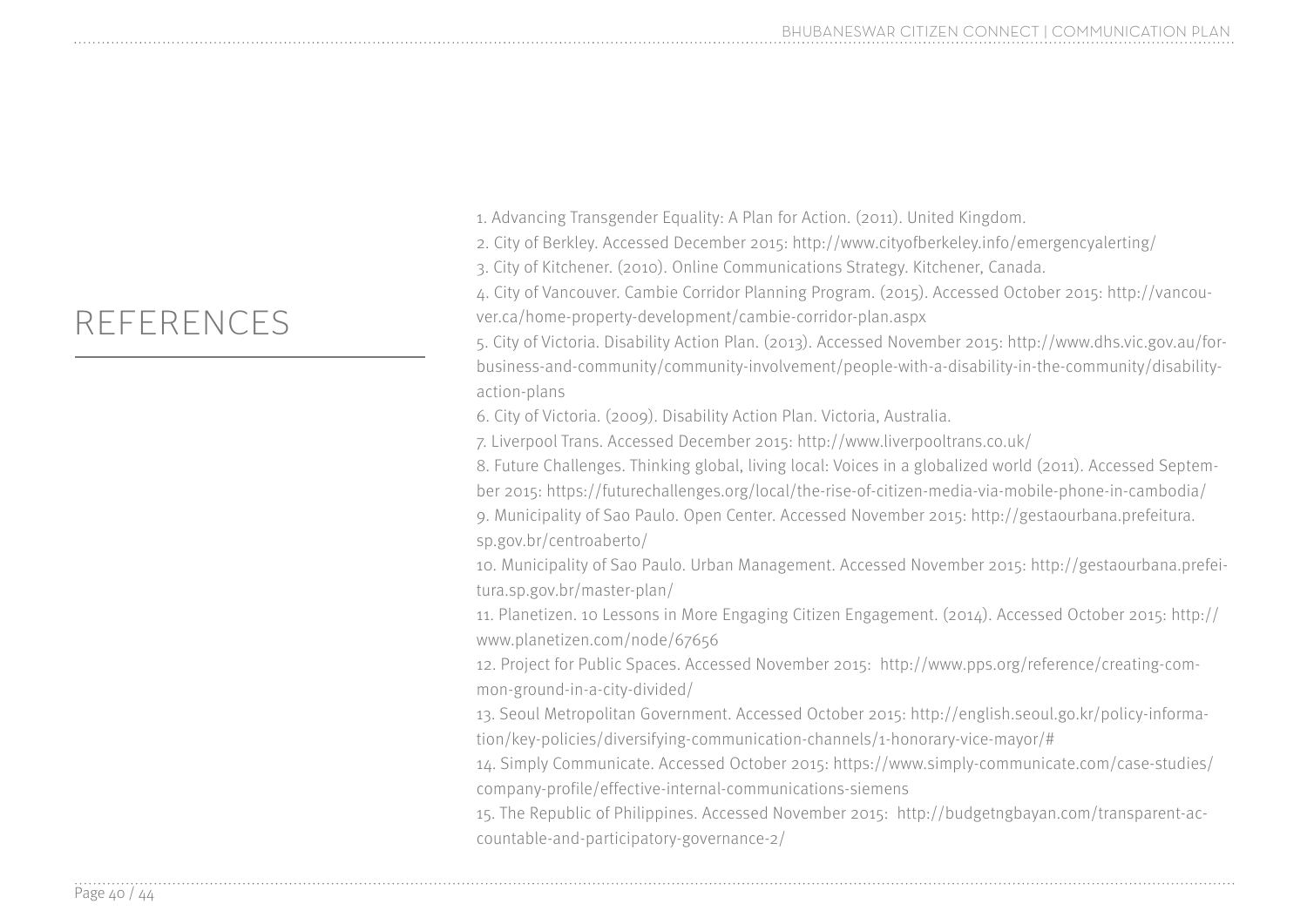## ANNEXURES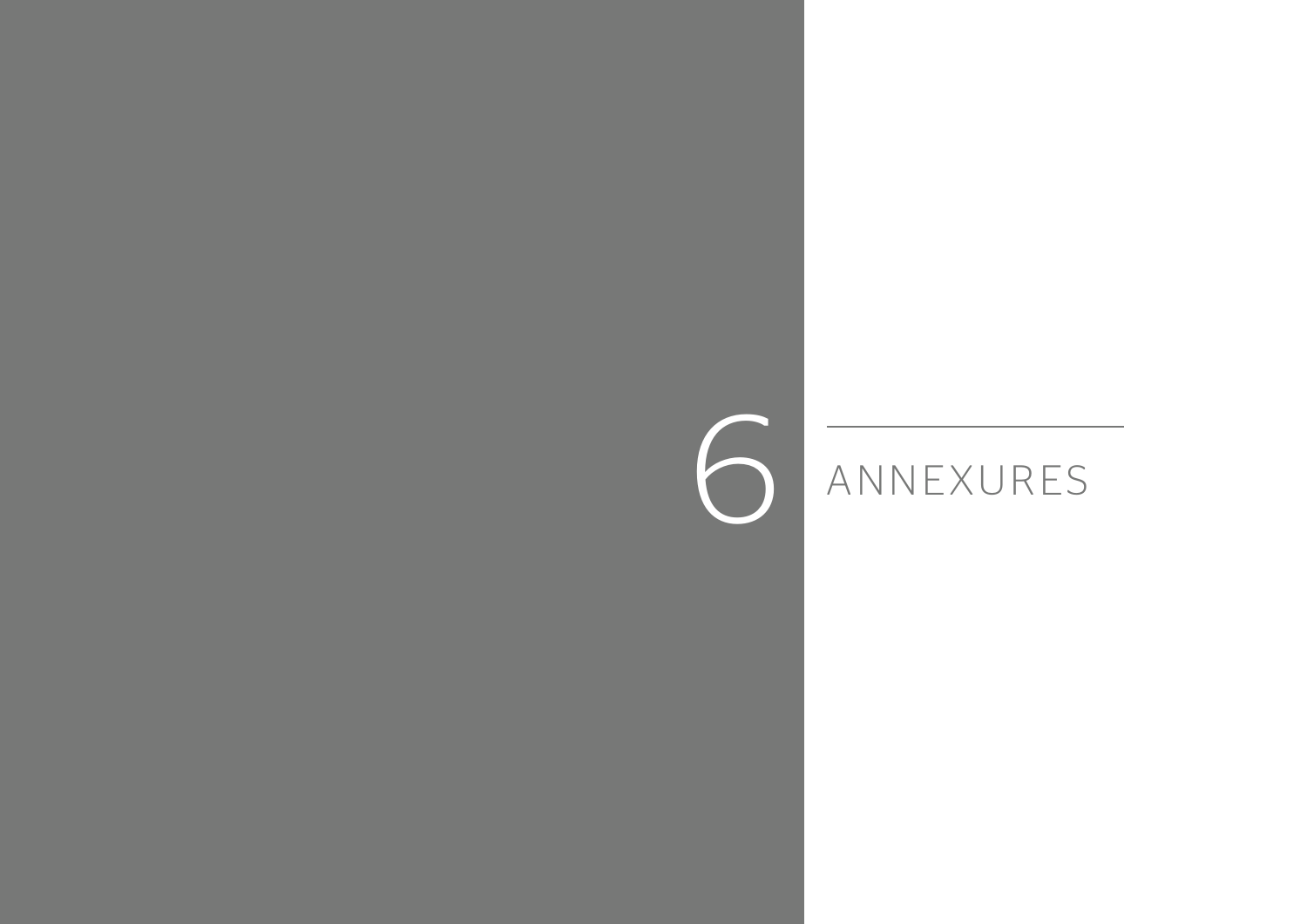#### REFERENCE CASE STUDIES

| No.            | <b>Topic</b>                                                                                     | Location    | Target group                                                                                                           | Tool                                                                                                                                                                                       | IAP2's Spec-<br>trum          | <b>URL</b>                                                                                                                                                                                   |
|----------------|--------------------------------------------------------------------------------------------------|-------------|------------------------------------------------------------------------------------------------------------------------|--------------------------------------------------------------------------------------------------------------------------------------------------------------------------------------------|-------------------------------|----------------------------------------------------------------------------------------------------------------------------------------------------------------------------------------------|
| 1              | Public Participation in mobility<br>planning                                                     | Brazil      | City representatives                                                                                                   | Seminar conducted by urban<br>mobility experts                                                                                                                                             | Consult,<br>Involve           | http://thecityfix.com/blog/public-participation-sustainable-urban-<br>mobility-plan-brazil-cities-pac-jesse-worker/                                                                          |
| $\overline{2}$ | Public participation in urban<br>mobility planning                                               | Sao Paulo   | Mayors, Secreataries, Techni-<br>cal staff                                                                             | Seminar                                                                                                                                                                                    | Consult,<br>Involve           | http://www.wricities.org/news/40-cities-convene-s%C3%A3o-paulo-<br>seminar-sustainable-urban-mobility                                                                                        |
| 3              | Sao Paulo wins 2014 City/State<br>MobiPrize by empowering citi-<br>zens and fostering innovation | Sao Paulo   | computer programmers, cell<br>phone users, residents of a<br>community                                                 | Mobile applications, Volun-<br>teered Geographic Information<br>platform, Open Events such as<br>hackathons                                                                                | Consult,<br>Involve           | http://thecityfix.com/blog/sao-paulo-mobiprize-empowering-citizens-<br>fostering-innovation-sustainable-transport-hackathon-coby-joseph-<br>dario-hidalgo-henrique-evers-paulo-santos-rocha/ |
|                | Participatory budget-Article                                                                     | Sao Paulo   | Socially vulnerable segments Election of delegates from all<br>women, people with disabili-<br>ties, indigenous people | including but not limited to se-the segments of the population,<br>nior citizens, homeless people, cultural events, special schools<br>for indigenous people based on<br>ltheir traditions | Inform, con-<br>sult, Involve | http://www.plataformademocratica.org/Publicacoes/22527.pdf                                                                                                                                   |
|                | Participatory Budgeting Project                                                                  | lus.        | lcitizens with internet access                                                                                         | lWebsite                                                                                                                                                                                   | Involve, Col-<br>laborate     | http://www.participatorybudgeting.org/                                                                                                                                                       |
| 6              | Public Involvement software<br>based on Sims)                                                    | US.         | lcitizens with internet                                                                                                | Mobile app                                                                                                                                                                                 | Consult,<br>Involve           | http://metroquest.com/                                                                                                                                                                       |
|                | Participatory Urban Planning                                                                     | Chicago     | Internet/ mobile users                                                                                                 | Text message, Campaign web-<br>lsite                                                                                                                                                       | Consult                       | http://thecityfix.com/blog/chicago-innovates-urban-planning-with-<br>participatory-communication/                                                                                            |
| 8              | Participatory budgeting process                                                                  | Philippines | Citizens with extensive internet online budget portal<br>access                                                        |                                                                                                                                                                                            | Involve, Col-<br>laborate     | http://www.dbm.gov.ph/?p=10628, http://www.opengovguide.com/<br>country-examples/philippines-developed-citizens-budget-portal/                                                               |
|                | 10 Participatory Budget                                                                          | Pune, India | Special groups including slum<br>access                                                                                | dwellers, citizens with internet Workshops, Twitter, local NGOs Consult                                                                                                                    |                               | http://janwani.org/site/projects/participatory-budgeting-2/                                                                                                                                  |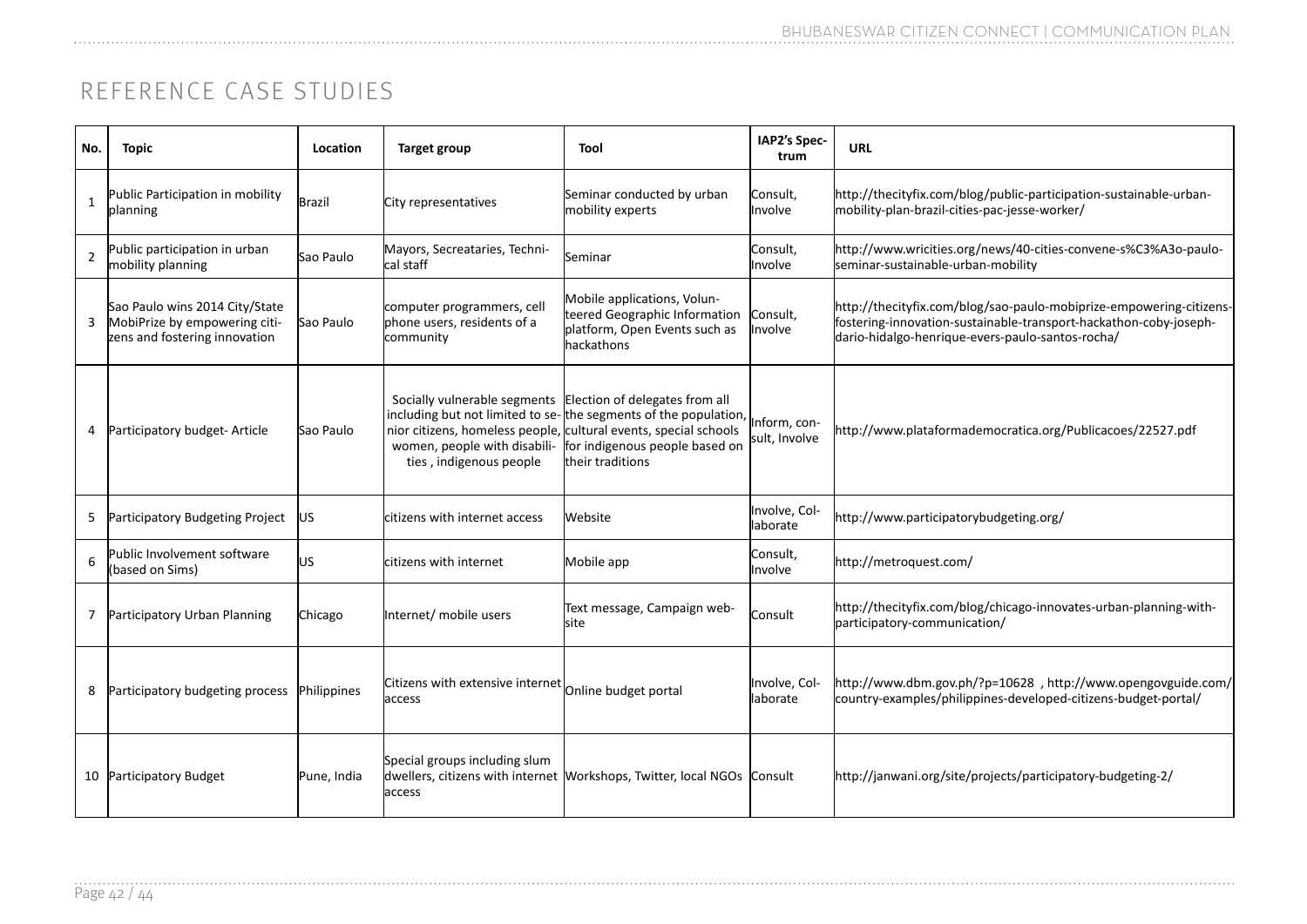|    | 11 Traffic mobile apps                                          | Banglore           | Anyone who uses any kind of<br>transportation and has a smart Mobile app<br><b>l</b> phone |                                                                                                                                                                                                                                                                                      | Inform, Con-<br>lsult | http://www.bangaloretrafficpolice.gov.in/index.php?option=com con<br>tent&view=article&id=197&btp=197                                                                       |
|----|-----------------------------------------------------------------|--------------------|--------------------------------------------------------------------------------------------|--------------------------------------------------------------------------------------------------------------------------------------------------------------------------------------------------------------------------------------------------------------------------------------|-----------------------|-----------------------------------------------------------------------------------------------------------------------------------------------------------------------------|
| 12 | Citizen participation and Local<br>governance                   | South East<br>Asia | Citizens, Government officials                                                             | National assemblies, training,<br>workshops, verbal and written<br>ways acquired to keep the of-<br>ficials informed. Pilot projects,<br>opening up spaces for participa- sult, Involve<br>tion, network of people to moni-<br>tor the outcome of discussion<br>forums, joint events | Inform, Con-          | https://static1.squarespace.com/static/536c4ee8e4b0b60bc6ca7c74/<br>t/54380f33e4b06d545d26b71b/1412960051875/20.+Citizens+Partici<br>pation+in+Local+Governance+SE+Asia.pdf |
| 13 | Adobe project in India to deliver<br>timely government services | Gujarat            | Citizens living in rural parts of<br>Gujarat                                               | Training provided by Adobe<br>Systems                                                                                                                                                                                                                                                | Inform                | http://southasia.oneworld.net/news/adobe-project-in-india-to-deliv-<br>er-timely-govt-services#.VkmXsbcrLIU                                                                 |
|    | 14 Smart Chandgarh Mobile App                                   | Chandigarh         | Smart phone users                                                                          | Mobile app                                                                                                                                                                                                                                                                           | Consult,              | http://chandigarh.gov.in/mgovernance.htm                                                                                                                                    |
| 15 | Public participation in Budget<br>decisions                     | South Korea        | All the citizens                                                                           | Voting via internet and post,<br>Citizen cultural event                                                                                                                                                                                                                              | <b>Collaborate</b>    | http://www.opengovguide.com/country-examples/south-korea-has-<br>established-systems-to-seek-public-input-on-budgeting-decisions/                                           |
| 16 | Case Studies of Social Account-<br>ability Initiatives          | Asia               | Marginalized communities                                                                   | mass media, public discussions,<br>campaigns, local activists, uni-<br>versity faculties                                                                                                                                                                                             |                       | http://siteresources.worldbank.org/EXTSOCACCDEMSIDEGOV/Re-<br>sources/EmpoweringTheMarginalizedFinalVersion.pdf                                                             |
| 17 | Jse of mobile phones give Cam-<br>bodians a voice               | Cambodia           | Mobile phone users                                                                         | Text message                                                                                                                                                                                                                                                                         | Consult,<br>Involve   | https://futurechallenges.org/local/the-rise-of-citizen-media-via-mo-<br>bile-phone-in-cambodia/                                                                             |
|    | 18 e-participation                                              | Singapore          | Social media, mobile apps,<br>websites, infographics, online<br>land offline consultation  | Multiple online tools                                                                                                                                                                                                                                                                | Inform, Con-<br>sult  | http://www.un.org/esa/socdev/egms/docs/2013/ict/presentation/<br>KarenTan.pdf                                                                                               |
|    | 19 le-citizen                                                   | Singapore          | Citizens who have access and<br>use internet extensively                                   | Website                                                                                                                                                                                                                                                                              | Inform, Con-<br>lsult | https://www.ecitizen.gov.sg/Pages/default.aspx                                                                                                                              |
|    | 20 Citizen participation                                        | Seoul              | Citizens with internet access                                                              | Website                                                                                                                                                                                                                                                                              | Inform                | http://english.seoul.go.kr/                                                                                                                                                 |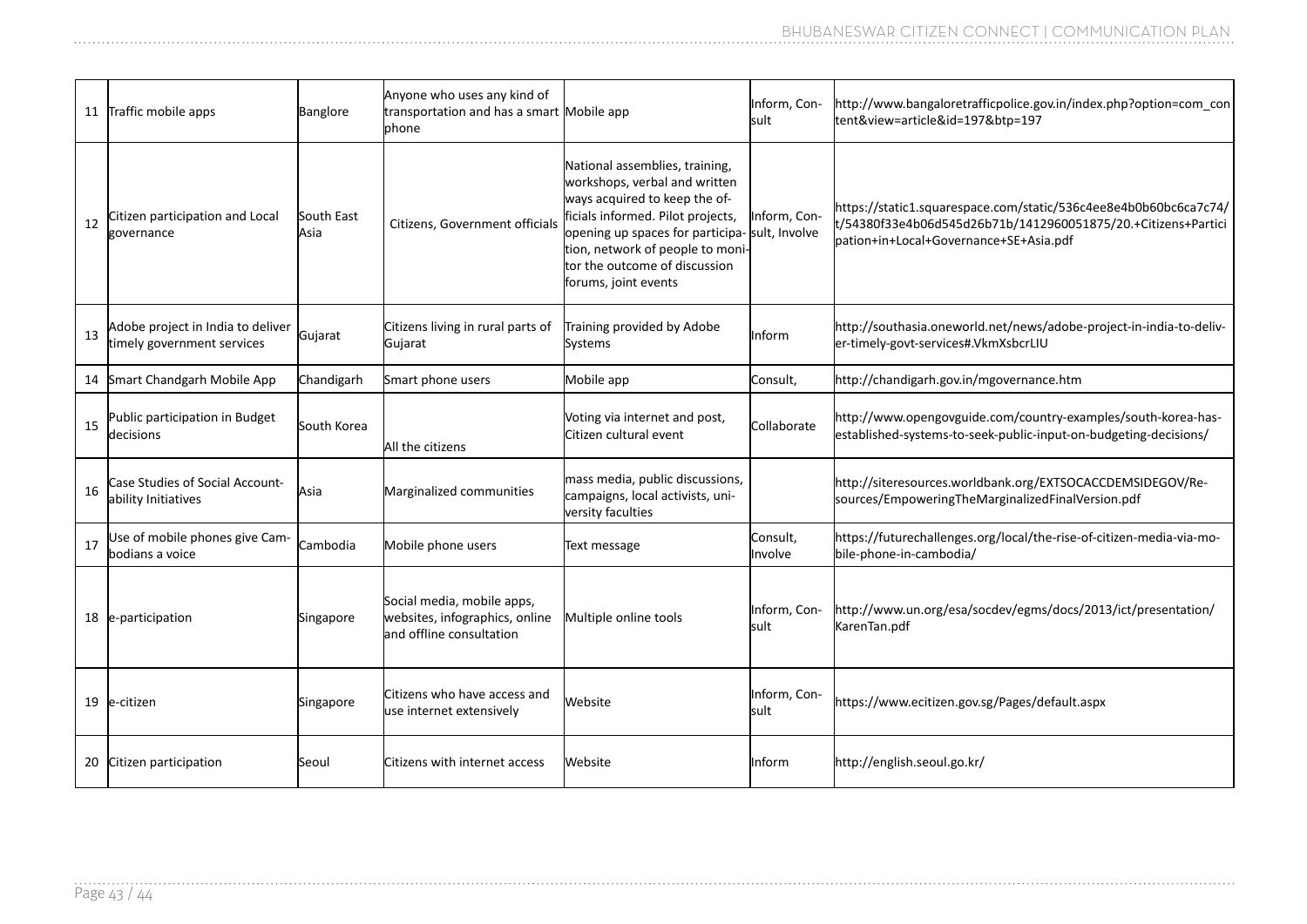| 21 | Creating shared space while<br>strengthening local economy and Seoul<br>utilizing excessive resources by<br>appropriately allocating them |                                                  | Corporate companies                                                                                                                                                        | Seoul Sharing Hub- an online<br>portal, Seoul Promotion Com-<br>mittee- representative commit-<br>tee, townhall lectures | Inform, Con-<br>sult                  | http://english.seoul.go.kr/policy-information/key-policies/city-<br>initiatives/1-sharing-city/                                                  |
|----|-------------------------------------------------------------------------------------------------------------------------------------------|--------------------------------------------------|----------------------------------------------------------------------------------------------------------------------------------------------------------------------------|--------------------------------------------------------------------------------------------------------------------------|---------------------------------------|--------------------------------------------------------------------------------------------------------------------------------------------------|
| 22 | Diversifying Communication<br>Channels                                                                                                    | Seoul                                            | Elderly, citizens with dis-<br>abilities, women, youth, small<br>businesses, culture and arts<br>circles, tourism, urban safety,<br>environmentalists, and young<br>adults | Committee of representatives                                                                                             | Consult                               | http://english.seoul.go.kr/policy-information/key-policies/diversify-<br>ing-communication-channels/1-honorary-vice-mayor/                       |
|    | 23 Innovation in Civic Participation                                                                                                      | <b>Brazil</b>                                    | Youth (age 18-24)                                                                                                                                                          | Community service                                                                                                        | Involve                               | http://www.icicp.org/resource-library/icp-publications/global-youth-<br>service-database/americas/south-america/brazil/                          |
| 24 | Citizen consultation in recogninz-<br>ing their priorities and deter-<br>mining the areas they want to<br>allocate the budget             | Seoul                                            | Citizens of the community                                                                                                                                                  | Online, posts                                                                                                            | Consult,<br>Involve, Col-<br>laborate | http://english.seoul.go.kr/policy-information/key-policies/budget/1-<br>citizen-participation-budget-system/                                     |
| 25 | Internal communication strategy UK                                                                                                        |                                                  | <b>Employees</b>                                                                                                                                                           | Intranet, team briefing, Email,<br>managers (as source of informa<br>tion themselves)                                    | Inform, con-<br>lsult.                | https://communication.cabinetoffice.gov.uk/ic-space/strategy-and-<br>internal-communications/developing-an-internal-communications-<br>strategy/ |
| 26 | Internal Communication                                                                                                                    | Melcrum<br>Internal Com- Employees<br>munication |                                                                                                                                                                            | Games, intranet, mobile friendly<br>platform                                                                             | Inform,<br>Involve, Em-<br>power      | https://www.melcrum.com/resources/case-studies                                                                                                   |
| 27 | Internal Comm. Best practices                                                                                                             | General                                          | Employees                                                                                                                                                                  | Email, Sign-off line, log-on<br>pages, pay stubs, Survey                                                                 | Inform, Con-<br>sult                  | https://enplug.com/blog/15-internal-communications-best-practices-<br>for-2015                                                                   |
| 28 | General strategies to increase<br>voting accessibility                                                                                    | <b>Mobility Inter</b><br>national USA            | Citizens with Disability                                                                                                                                                   | Training, Removing barriers,<br>monitoring by citizens with dis-<br>labilities                                           | Empower                               | http://www.miusa.org/resource/tipsheet/inclusivedemocracy                                                                                        |
| 29 | Barriers and To dos                                                                                                                       | UΚ                                               | Citizens with Disability                                                                                                                                                   | Language, accessible formats                                                                                             | Inform, con-<br>lsult.                | http://www.cipr.co.uk/sites/default/files/Disability%20Confer-<br>ence%20booklet_0.pdf                                                           |
|    | 30 Improving voting accessibility                                                                                                         | UN                                               | Citizens with Disability                                                                                                                                                   | Toolkit, identifying barriers                                                                                            | Inform                                | https://gcn.civilservice.gov.uk/blog/2015/03/04/disability-confident-<br>our-shortcuts-to-success/                                               |
| 31 | Neighbourhood Ownership<br>model, bottom-up, Citizens are<br>the planner                                                                  |                                                  | St. Louis, USA Citizens with Disability                                                                                                                                    | Team of citizens that can act as<br>representatives and leaders for<br>the respective community                          | Consult                               | http://www.circuitattorney.org/docs/Neighborhood%20Owner-<br>ship%20Model%20Detailed.pdf                                                         |